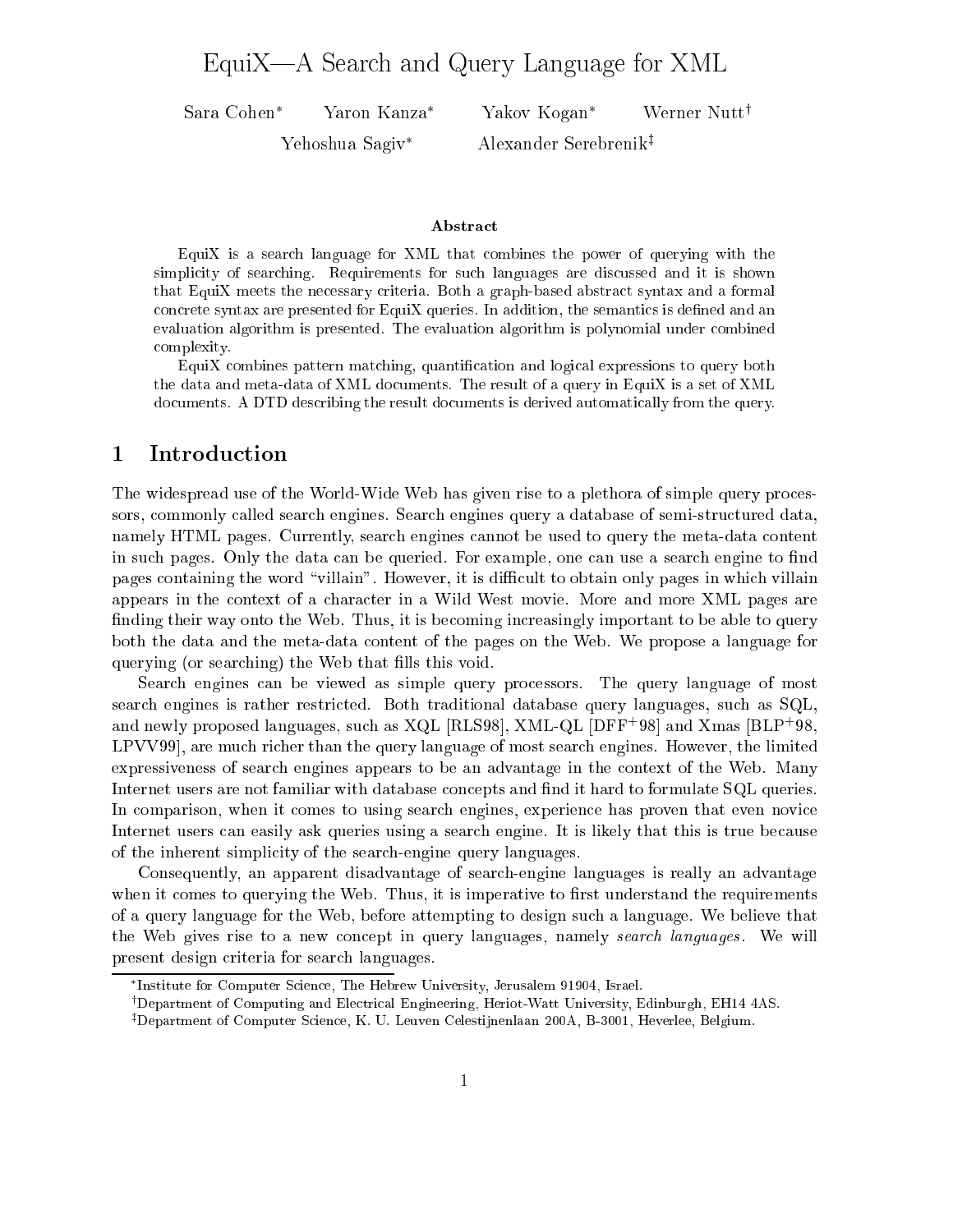As its name implies, a sear
h language is a language that an be used to sear
h for data. We differentiate between the terms *search* and *query*. Roughly speaking, a search is an imprecise pro
ess in whi
h the user guesses the ontent of the do
ument that she requires. Querying is a precise process in which the user specifies exactly the information she is seeking. In this paper we define a language that has both searching and querying capabilities. We call a language that allows both sear
hing and querying a sear
h language.

We call a query written in a search language a *search query* and the query result a *search* result. Similarly, we call a query processor for a search language a search processor. From analyzing popular search engines, one can define a set of criteria that should guide the design of a search language and processor. We present such criteria below.

- 1. Format of Results: A search result of a search query should be either a set of documents (pages) or se
tions of do
uments that satisfy the query. In general, when sear
hing, the user is simply interested in *finding* information. Thus, a search query need not perform restructuring of documents to compute results. This simplifies the formulation of a search query since the format of the result need not be specified.
- 2. Pattern Matching: A search language should allow some level of pattern matching both on the data and meta-data. Clearly, pattern mat
hing on the data is a onvenient way of spe
ifying sear
h requirements. Pattern mat
hing on the meta-data allows a user to formulate a sear
h query without knowing the exa
t stru
ture of the do
ument. In the context of searching, it is unlikely that the user will be aware of the exact structure of the do
ument that she is seeking.
- 3. Quantification: Many search languages currently implemented on the Web allow the user to specify quantifications in search queries. For example, the search query "+Wild -West", according to the semantics of many of the search engines found on the Web, requests documents in which the word "Wild" appears (i.e., exists) and the word "West" does not appear (i.e., not exists). The ability to specify quantifications should be extended to allow quantifications in querying the meta-data.
- 4. Logical Expressions: Many search engines allow the user to specify logical expressions in their sear
h languages, su
h as onjun
tions and disjun
tions of onditions. This should be extended to enable the user to use logi
al expressions in querying the meta-data.
- 5. Iterative Sear
hing Ability: The result of a sear
h query is generally very large. Many times a result may ontain hundreds, if not thousands, of do
uments. Users generally do not wish to sift through many documents in order to find the information that they require. Thus, it is a useful feature for a sear
h pro
essor to allow requerying of previous results. This enables users to sear
h for the desired information iteratively, until su
h information is found.
- 6. Polynomial Time: The database over whi
h sear
h queries are omputed is large and is onstantly growing. Hen
e, it is desirable for a sear
h query to be omputable in polynomial time under ombined omplexity (i.e., when both the query and the database are part of the input).

When designing a search language, there is an additional requirement that is more difficult to define scientifically. A search language should be easy to use. We present our final criterion.

7. **Simplicity:** A search language should be simple to use. One should be able to formulate queries easily and the queries, on
e formulated, should be intuitively understandable.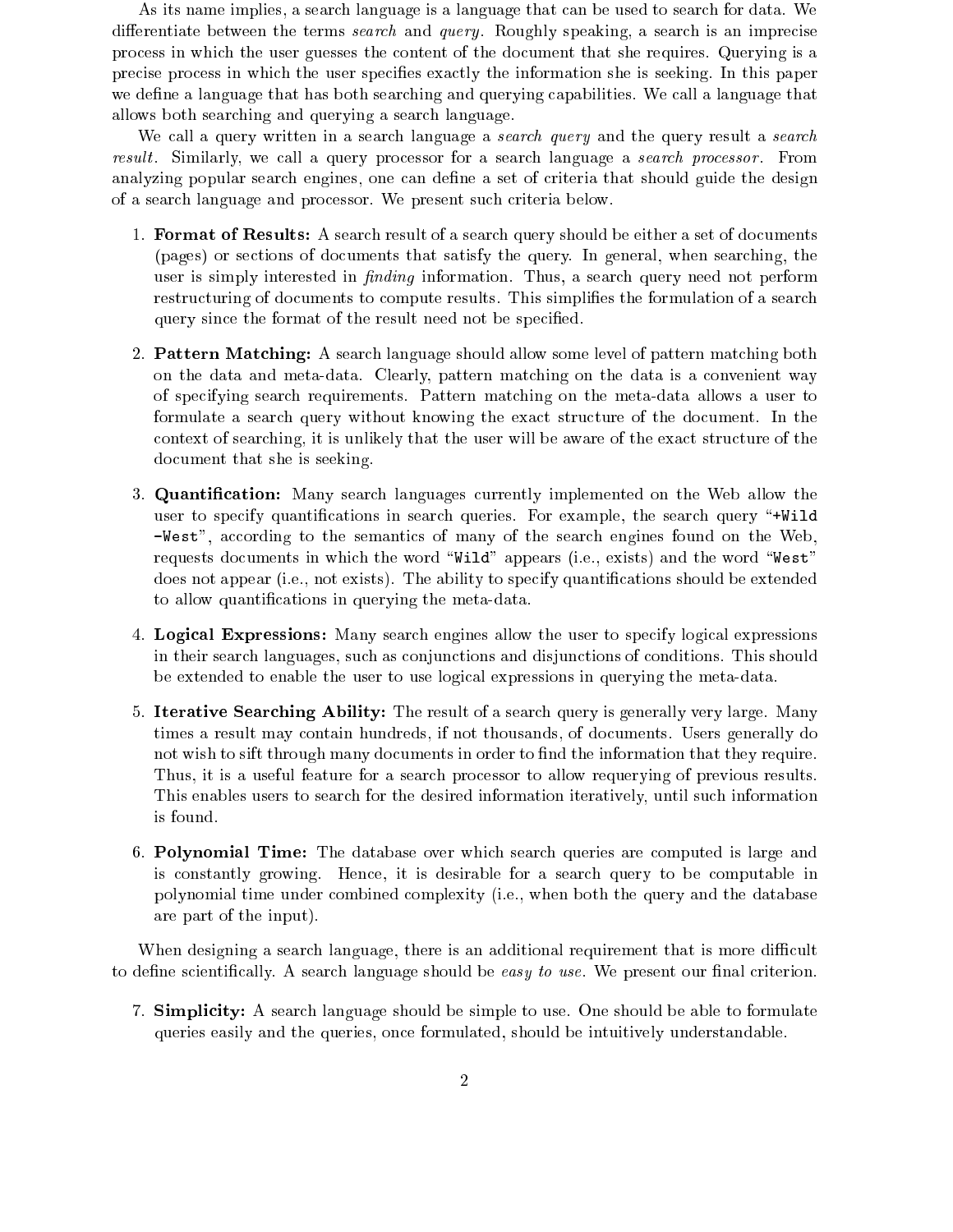The definition of requirements for a search language is interesting in itself. In this paper we present a specific language, namely EquiX, that fulfills the requirements 1 through 6. From our experien
e, we have found EquiX sear
h queries to be intuitively understandable. Thus, we believe that EquiX satisfies the additional language requirement of simplicity. EquiX is rather unique in that it combines both polynomial query evaluation (under combined complexity) with several powerful querying abilities. In EquiX, both quantification and negation can be used. Regular expressions an also be used on the data of an XML do
ument. In an extension toEquiX we allow aggregation on the data and a limited lass of regular expressions on the metadata. Both sear
hing and querying an be performed using the EquiX language. EquiX also simplies the querying pro
ess by automati
ally generating both the format of the result and a orresponding DTD.

This paper extends previous work [CKK+99, CKK+00]. In Section 2 we present a data model for XML documents. Both the concrete and abstract syntax for EquiX queries are described in Section 3. In Section 4 we define the semantics of EquiX, and in Section 5 a polynomial algorithm for evaluating EquiX queries is presented. A pro
edure for omputing a result DTD is presented in Se
tion 6. In Se
tion 7 we present some extensions to our language and in Section 8 we conclude. We present proofs of theorems in Appendix A.

### 2 Data Model

We define a data model for querying XML documents [BPSM98]. At first, we assume that each XML document has a given DTD. In Section 7 we will relax this assumption. The term element will be used to refer to a particular occurrence of an element in a document. The term element name will refer to the name of an element and thus, may appear many times in a document. Similarly we use *attribute* to refer to a particular occurrence of an attribute and *attribute name* to refer to its name. At times, we will blur the distin
tion between these terms when the meaning is lear from the ontext.

We introduce some necessary notation. A *directed tree* over a set of nodes N is a pair  $T = (N, E)$  where  $E \subseteq N \times N$  and  $E$  defines a tree-structure. We say that the edge  $(n, n)$  is  $\it incuenn$  from  $\it n$  and  $\it incueen$  to  $\it n$  . Note that in a tree, there is at most one edge incluent to any given node. We assume throughout this paper that all trees are finite. The root of a directed tree is the node  $r \in N$ , such that every node in N is reachable from r in T. We denote a rooted directed tree as a triple  $T = (N, E, r)$ .

An XML document contains both data (i.e., atomic values) and meta-data (i.e., elements and attributes). The relationships between data and meta-data, (and between meta-data and meta-data) are reflected in a document by use of nesting.

We will represent an XML document by a directed tree with a labeling function. The data and meta-data in a do
ument orrespond to nodes in the tree with appropriate labels. Nodes corresponding to meta-data are *complex nodes* while nodes corresponding to data are *atomic* nodes. The relationships in a document are represented by edges in the tree. In this fashion, an XML do
ument is represented by its parse tree.

Note that using ID and IDREF attributes one an represent additional relationships between values. When considering these relationships, a document may no longer be represented by a tree. In the sequel we will utilize ID and IDREF attributes to answer sear
h queries.

In general, a parsed XML document need not be a rooted tree. An XML document that gives rise to a rooted tree is said to be *rooted*. The element that corresponds to the root of the tree is called the *root element*. Given an XML document that is not rooted, one can create a rooted document by adding a new element to the document and placing its opening tag at the beginning of the do
ument, and its losing tag at the end of the do
ument. This new element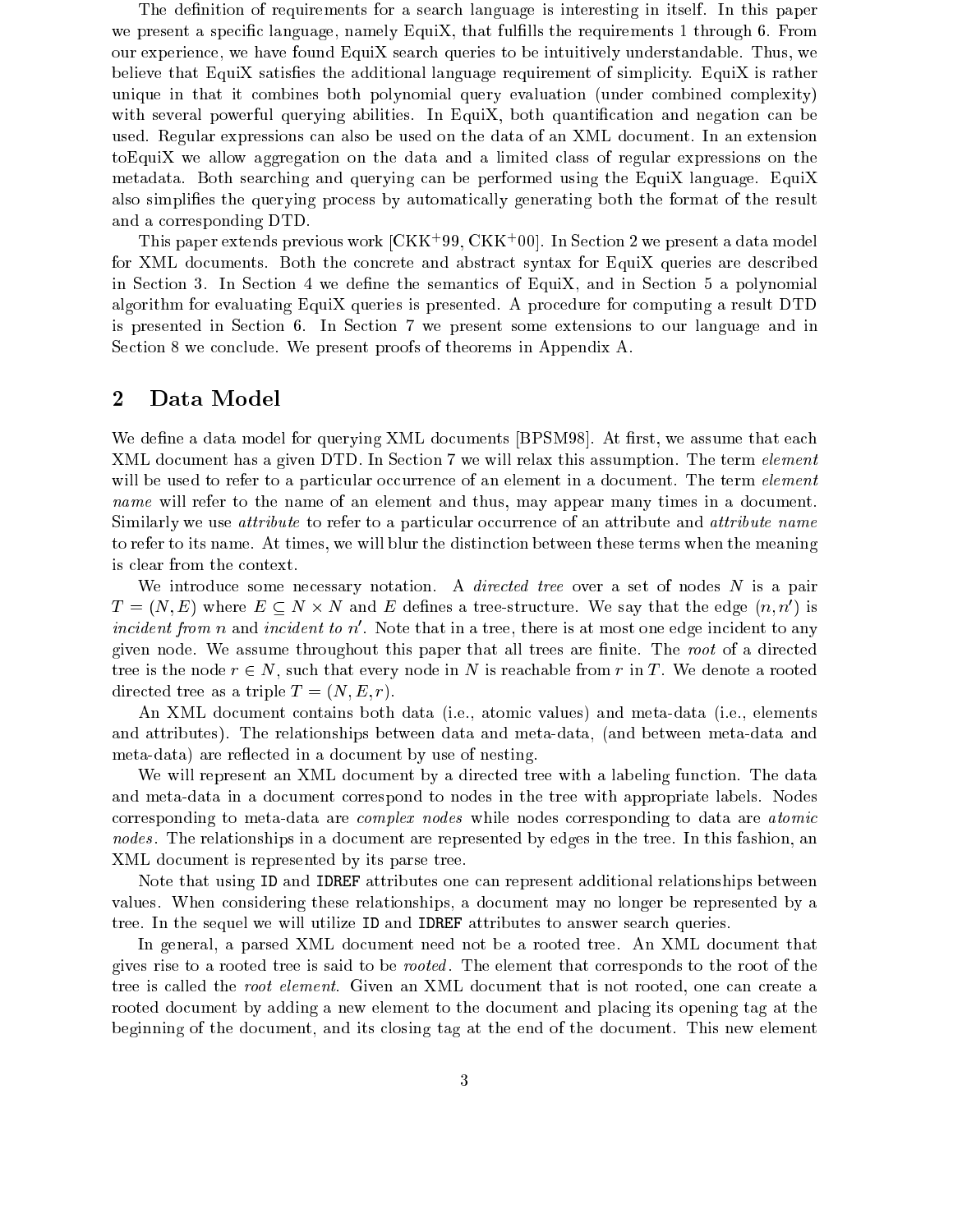| FLEMENT movieInfo</th <th></th> <th></th> <th><math>(movie+, actor+)</math></th>      |      |       | $(movie+, actor+)$          |
|---------------------------------------------------------------------------------------|------|-------|-----------------------------|
| ELEMENT movie</th <th></th> <th></th> <th><math>descr, title, character+)</math></th> |      |       | $descr, title, character+)$ |
| FLFMFNT actor</th <th></th> <th></th> <th>(name)</th>                                 |      |       | (name)                      |
| ATTLIST actor</th <th></th> <th></th> <th></th>                                       |      |       |                             |
|                                                                                       | id   | ТD    | #REQUIRED>                  |
| FLFMFNT descr</th <th></th> <th></th> <th>(HPCDATA)</th>                              |      |       | (HPCDATA)                   |
| FLFMFNT title</th <th></th> <th></th> <th>(HPCDATA)</th>                              |      |       | (HPCDATA)                   |
| $\leq$ ! FI FMFNT                                                                     | name |       | (HPCDATA)                   |
| ELEMENT character</th <th></th> <th></th> <th>FMPTY&gt;</th>                          |      |       | FMPTY>                      |
| ATTLIST character</th <th></th> <th></th> <th></th>                                   |      |       |                             |
|                                                                                       | role | CDATA | #REQUIRED                   |
|                                                                                       | star | TDRFF | #REQUIRED>                  |
|                                                                                       |      |       |                             |

Figure 1: DTD des
ribing movie information

will be the root element of the new document. With little effort we can adjust the DTD of the original document to create a new DTD that the new document will conform to. Thus, we assume without loss of generality that all XML do
uments in a database are rooted.

We now give a formal definition of an XML document. We assume that there is an infinite set  $A$  of atoms and infinite set  $\mathcal L$  of labels.

**Definition 2.1 (XML Document)** An XML document is a pair  $X = (T, l)$  such that

- $T = (N, E, r)$  is a rooted directed tree;<sup>1</sup>
- $l: N \to \mathcal{L} \cup \mathcal{A}$  is a labeling function that associates each complex node with a value in  $\mathcal{L}$ and each atomic node with a value in A.

We assume that each DTD has a designated element name, called the root element name of the DTD. Consider a DTD d with a root element name e. We say that a document  $X = (T, l)$ with root  $r$  strictly conforms to  $d$  if

- 1. the document X conforms to  $d$  (in the usual way [BPSM98]) and
- 2. the function l assigns the label e to the root r (i.e.,  $l(r) = e$ ).

The DTD in Figure 1 with root element name movie Info describes information about movies. In Figure 2 an XML document containing movie information is depicted. This document strictly onforms to the DTD resented above. Note that the nodes in Figure 2 are numbered. The numbering is for onvenient referen
e and is not part of the data model.

A catalog is a pair  $C = (d, S)$  where d is a DTD and S is a set of XML documents, each of which strictly conforms to d. A database is a set of catalogs. Note the similarity of this definition to the relational model where a database is a set of tuples conforming to given relation schemes.

This data model is natural and has useful hara
teristi
s. Our assumption that ea
h XML document conforms to a given DTD implies that the documents are of a partially known structure. We can display this knowledge for the benefit of the user. Thus, the task of finding information in a database does not require a preliminary step of querying the database to dis over its stru
ture.

Note that an XML document is a sequence of characters. Thus, to properly model the ordering of elements' in a document, an ordering function on the children of a node should be introduced. For simplicity of exposition we hose to omit this in the paper.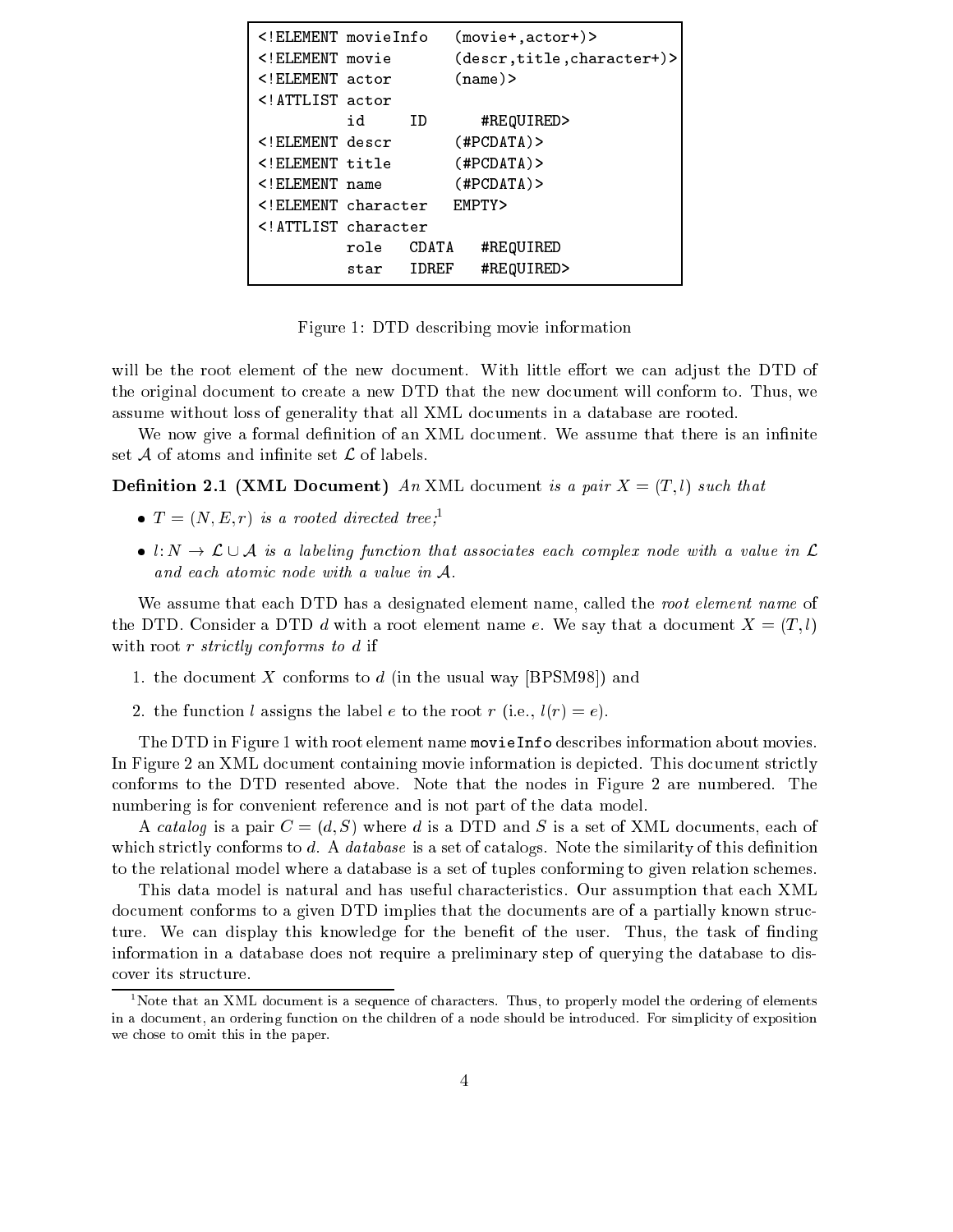

Figure 2: An XML Do
ument

## 3 Sear
h Query Syntax

In this section we present both a concrete and an abstract syntax for EquiX search queries. A search query written in the concrete syntax is a *concrete query* and a search query written in the abstract syntax is an *abstract query*.

#### 3.1 Con
rete Query Syntax

The concrete syntax is described informally as part of the graphical user interface currently implemented for EquiX. Intuitively, a query is an "example" of the documents that should appear in the output. By formulating an EquiX query the user can specify documents that she would like to find. She can specify constraints on the data that should appear in the documents. We call such constraints *content constraints*. She can also specify constraints on the meta-data, or structure, of the documents. We call such constraints *structural constraints*. In addition, the user can specify quantification constraints which constrain the data and meta-data that should appear in the resulting documents by determining how the content and structural constraints should be applied to a document.

The user formulates her query interactively. The user chooses a catalog  $(d, S)$ . Only documents in S will be searched (queried). At first a *minimal query* is displayed. In a minimal query, only the root element name of <sup>d</sup> is displayed. A minimal query looks similar to an empty form for querying using a search engine (see Figure 3). The user can then add content constraints by filling in the form, or add structural constraints by expanding elements that are displayed. When an element is expanded, its attributes and subelements, as defined in  $d$ , are displayed. The user can add content constraints to the elements and attributes. The user can also specify the quantification that should be applied to each element and attribute, i.e., quantification constraints. This can be one of exists, not exists, for all, and not for all (written in a user friendly fashion). In addition, the user can choose which elements in the query should appear in the output.

In Figure 4 an expanded concrete query is depicted. This query was formulated by exploring the DTD presented in Se
tion 2. It retrieves the title and des
ription of Wild West movies in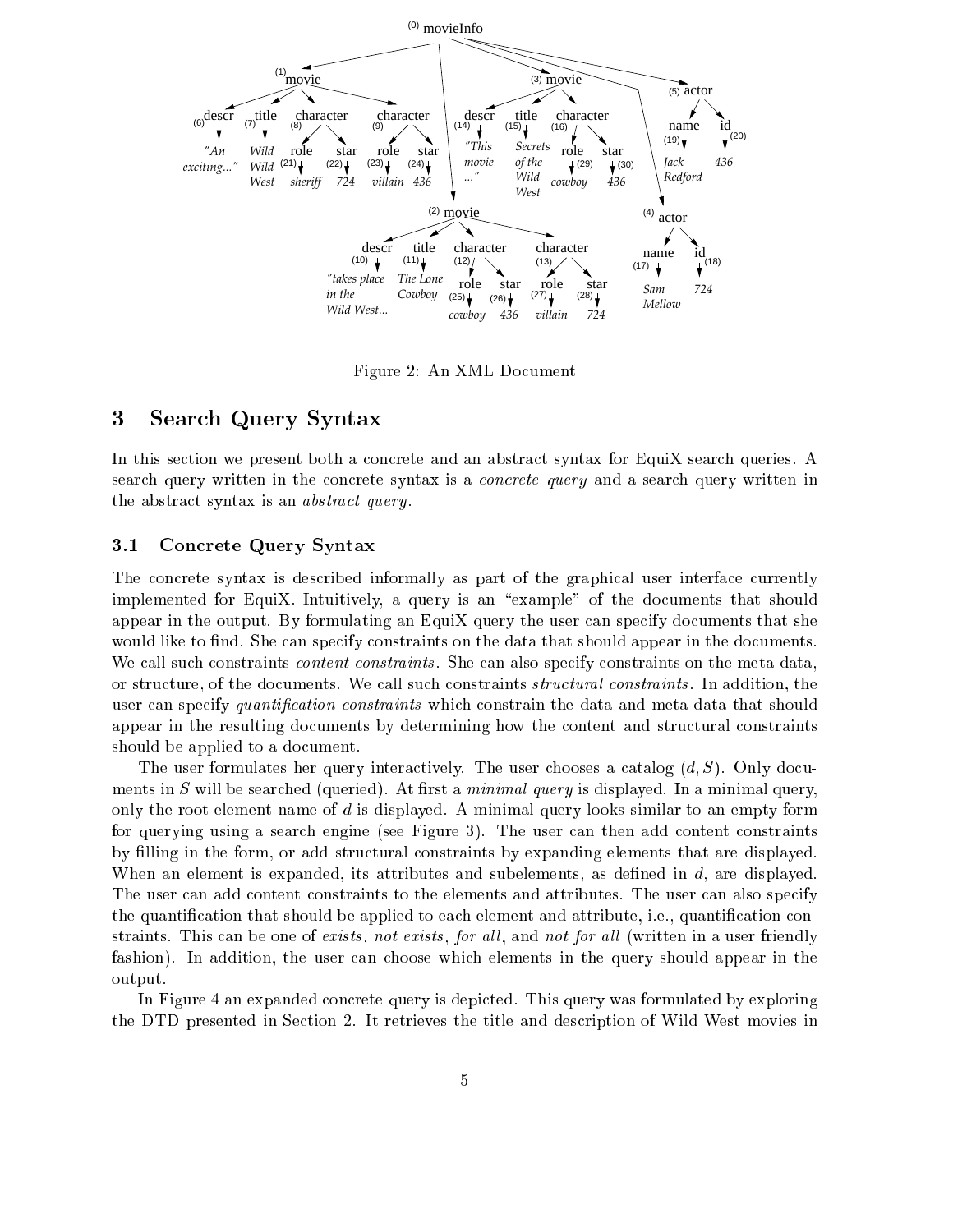| <b>SEquix Query Form</b>                                      | $\Box$ $\Box$ $\times$ |
|---------------------------------------------------------------|------------------------|
| File View Constraints                                         | <b>Help</b>            |
| Find each XML document that:                                  |                        |
| © □ Has a movielnfo an Search Condition <b>X</b>              |                        |
| <b>Enter a search condition:</b>                              |                        |
| Status:<br>Wild West                                          |                        |
| Output:<br>No<br>Cancel<br>OK<br><sup>୧</sup> ී/ Aggregation: |                        |
| $Q$ Quantification:<br>Exists                                 |                        |

Figure 3: Minimal query that finds documents containing the phrase "Wild West"

which Redford does not star as a villain. Intuitively, answering this query is a two part process:

- 1. Sear
h for Wild West movies. The phrase \Wild West" may appear anywhere in the des
ription of a movie. For example, it may appear in the title or in the movie des
ription. Intuitively, this is similar to a search in a search engine.
- 2. Query the movies to find those in which Redford does not play as a villain. This condition is rather exact. It specifies exactly where the phrases should appear and it contains a quantification constraint. Thus, conceptually, this is similar to a traditional database query.

#### $3.2$ Abstract Query Syntax

We present an abstract syntax for EquiX and show how a concrete query is translated to an abstra
t query.

A boolean fun
tion that asso
iates ea
h sequen
e of alpha-numeri symbols with a truth value among  $\{\perp,\top\}$  is a *string matching function*. We assume that there is an infinite set C of string matching functions, that C is closed under complement and that the function  $\top$  is a member of C. We also assume that each function in C is computable in polynomial time. One such function might be:

> $-wu$ u $\omega$ u $\omega$  $\sim$

We define an abstract query below.

**Definition 3.1 (Abstract Query)** An abstract query is a rooted directed tree T augmented by four constraining functions and an output set, denoted  $Q = (T, l, c, o, q, O)$  where

- $l: N \to \mathcal{L}$  is a labeling function that associates each node with a label;
- $c: N \to \mathcal{C}$  is a content function that associates each node with a string matching function;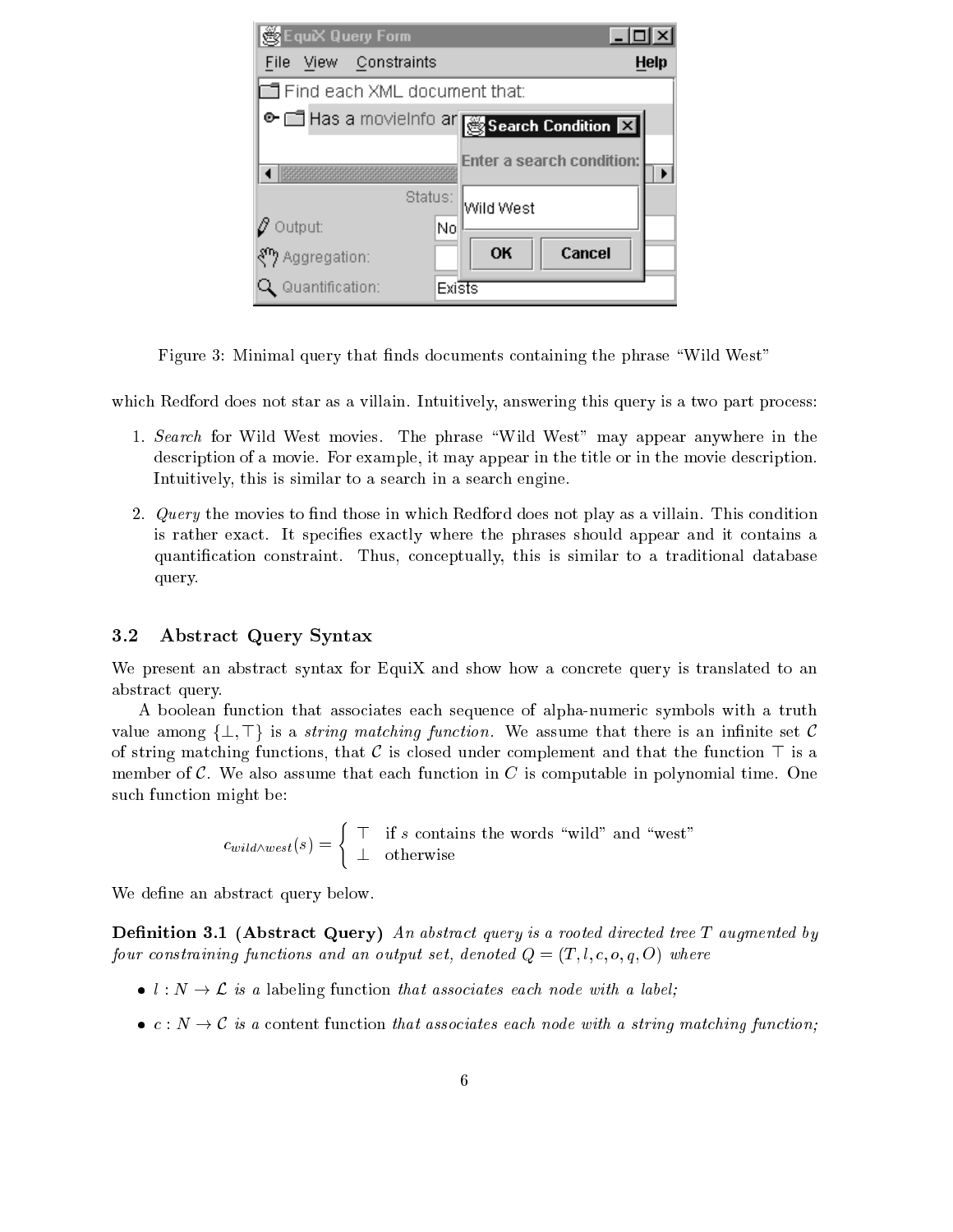| EquiX Query Form                                     |                                               |      |  |  |  |  |
|------------------------------------------------------|-----------------------------------------------|------|--|--|--|--|
| View<br>Constraints<br>File                          |                                               | Help |  |  |  |  |
|                                                      | ⊟ Find each XML document that:                |      |  |  |  |  |
|                                                      | $\circ$ $\Box$ Has a movielnfo that           |      |  |  |  |  |
|                                                      | ? □ Has a movie that matches "Wild West" that |      |  |  |  |  |
| $\vartheta$ Has a descr and that                     |                                               |      |  |  |  |  |
|                                                      | $\vartheta$ Has a title and that              |      |  |  |  |  |
| $\circ$ $\Box$ Does not have a character that        |                                               |      |  |  |  |  |
| ∐`Has a role that matches "villian" and that         |                                               |      |  |  |  |  |
| $\bigcap$ Has a star that matches "Redford" and that |                                               |      |  |  |  |  |
| C I [Double-Click to Add Conditions]                 |                                               |      |  |  |  |  |
| C- is Double-Click to Add Conditions]                |                                               |      |  |  |  |  |
| $\bullet$ $\Box$ Has an actor and that               |                                               |      |  |  |  |  |
|                                                      |                                               |      |  |  |  |  |
| Status:                                              |                                               |      |  |  |  |  |
| $\sqrt{2}$ Output:                                   |                                               |      |  |  |  |  |
| <sup>୧</sup> ී/ Aggregation:                         |                                               |      |  |  |  |  |
| $Q$ Quantification:                                  |                                               |      |  |  |  |  |

Figure 4: Query that finds titles and descriptions of movies in which Redford isn't a villain

- $o: N \to \{\land, \lor\}$  is an operator function that associates each node with a logical operator;
- $q: E \to \{\exists, \forall\}$  is a quantification function that associates each edge with a quantifier;
- $O \subseteq N$  is the set of projected nodes, i.e., nodes that should appear in the result.

Consider a node n. If  $o(n) = \sqrt[n]{n}$ , we will say that n is an and-node. Otherwise we will say that n is an or-node. Similarly, consider an edge e. If  $q(e) = \mathbb{I}^n$ , we will say that e is an existential-edge. Otherwise, <sup>e</sup> is a universal-edge.

We give an intuitive explanation of the meaning of an abstract query. The formal semantics is presented in Section 4. When evaluating a query, we will attempt to match nodes in a document to nodes in the query. In order for a document node  $n<sub>X</sub>$  to match a query node  $n<sub>Q</sub>$ , the function  $c(n_Q)$  should hold on the data below  $n_X$ . In addition, if  $n_Q$  is an and-node (or-node), we require that each (at least one) child of  $n_Q$  be matched to a child of  $n_X$ . If  $n_X$  is matched to  $n_Q$  then a child  $n_X$  of  $n_X$  can be matched to a child  $n_Q$  of  $n_Q$ , only if the edge  $(n_Q, n_Q)$  can be satisfied w.r.t.  $n_X$ . Roughly speaking, in order for a universal-edge (existential-edge) to be satisfied w.r.t.  $n_X$ , all children (at least one child) of  $n_X$  that have the same label as  $n_O$  must be matched to  $n_{Q}$ .

Note that in a concrete query the user can use the quantifiers " $\exists$ ", " $\forall$ ", " $\neg \exists$ ", " $\neg \forall$ " and all nodes are implicitly and-nodes. In an abstract query only the quantifiers " $\exists$ ", " $\forall$ " may be used and the nodes may be either and-nodes or or-nodes. When creating a user interface for our language we found that the concrete query language was generally more intuitive for the user. We present the abstract query language to simplify the discussion of the semantics and query evaluation. Note that the two languages are equivalent in their expressive power.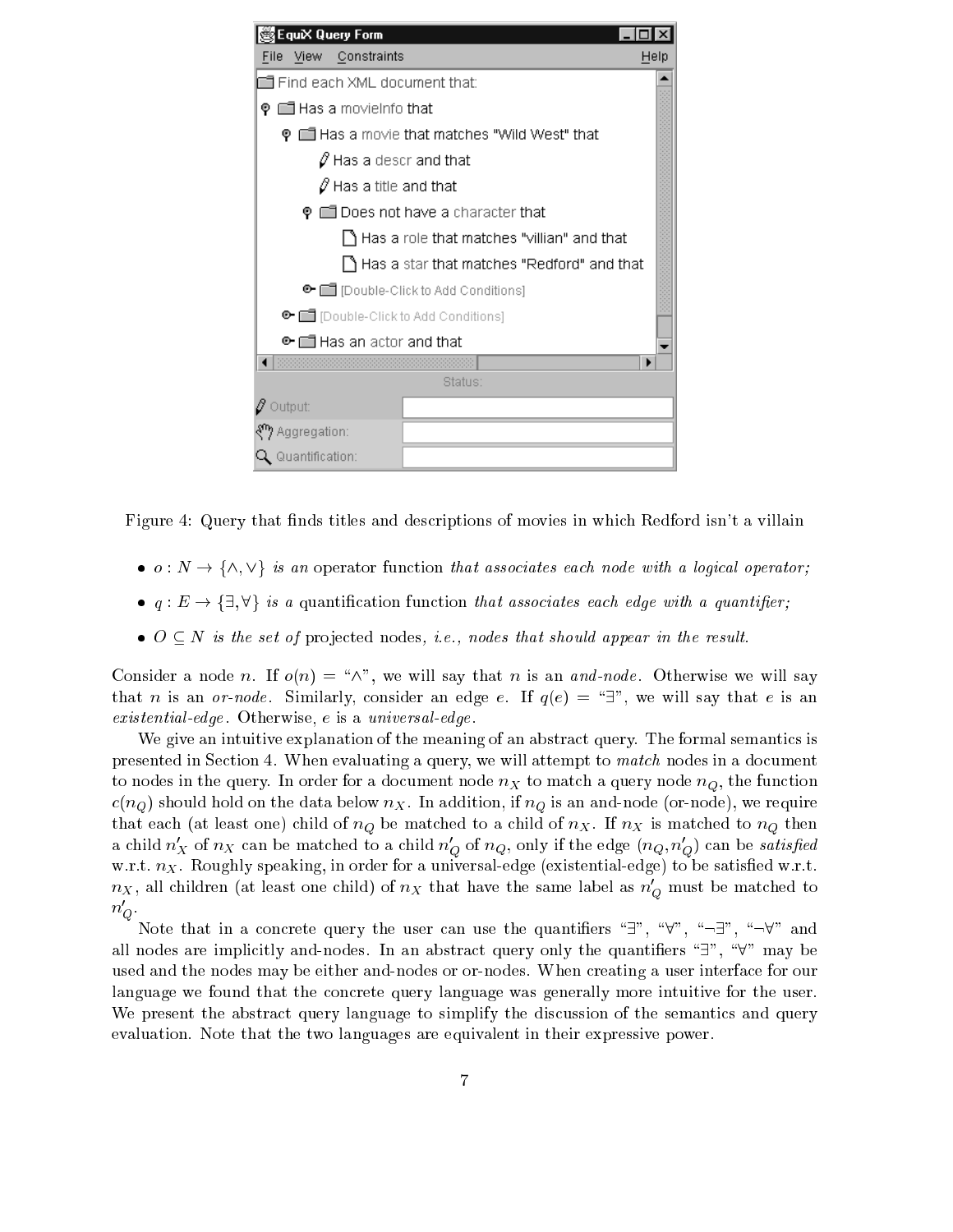We address the problem of translating a concrete query to an abstract query. Most of this process is straightforward. The tree structure of the abstract query is determined by the structure of the concrete query. The labeling function  $l$  is determined by the labels (i.e., element and attribute names) appearing in the concrete query. The set  $O$  is determined by the nodes marked for output by the user.

Translating the quantification constraints is slightly more complicated. As a first step we augment each edge in the query with the appropriate quantifier as determined by the user. We associate each node with the " $\wedge$ "-operator and with the content constraint specified by the user. Note that an empty content constraint in a concrete query corresponds to the boolean function >. Next, we propagate the negation in the query. When negation is propagated through an and-node (or-node), the node becomes an or-node (and-node), and the string matching function asso
iated with the node is repla
ed by its omplement. Similarly, when negation is propagated through an existential-edge (universal-edge), the edge be
omes a universal-edge (existentialedge). In this fashion, we derive a tree in which each edge is associated with " $\exists$ " or " $\forall$ " and each node is associated with " $\wedge$ " or " $\vee$ ". The functions o, q, and c are determined by the process des
ribed above.

The concrete query in Figure 4 is represented by the abstract query in Figure 5. The string matching functions are specified in italics next to the corresponding nodes. Black nodes are output nodes. In the sequel, unless otherwise specified, the term *query* will refer to an abstract query.



Figure 5: Abstract query for the concrete query in Figure 4. Output nodes are colored black.

Recall the search language requirements we presented in Section 1. We postulated that in a search language, it should not be necessary for the user to specify the format of the result (Criterion 1). In EquiX, by defining the set  $O$ , the user only specifies what information she wants the result to include, and does not explicitly detail the format in which it should appear. We suggested that it is important for there to be pattern matching, quantification, and logical expressions for constraining data and meta-data (Criterion 2, 3, and 4). For data, these can all be specified using the content function c. For meta-data, the pattern to which the structure should be matched is specified by T and l, the quantification is specified by q, and logical operators can be specified using  $o$ . The result of an EquiX query is a set of XML documents. In Section 6 we show how a DTD for the result documents can be computed. Thus, requerying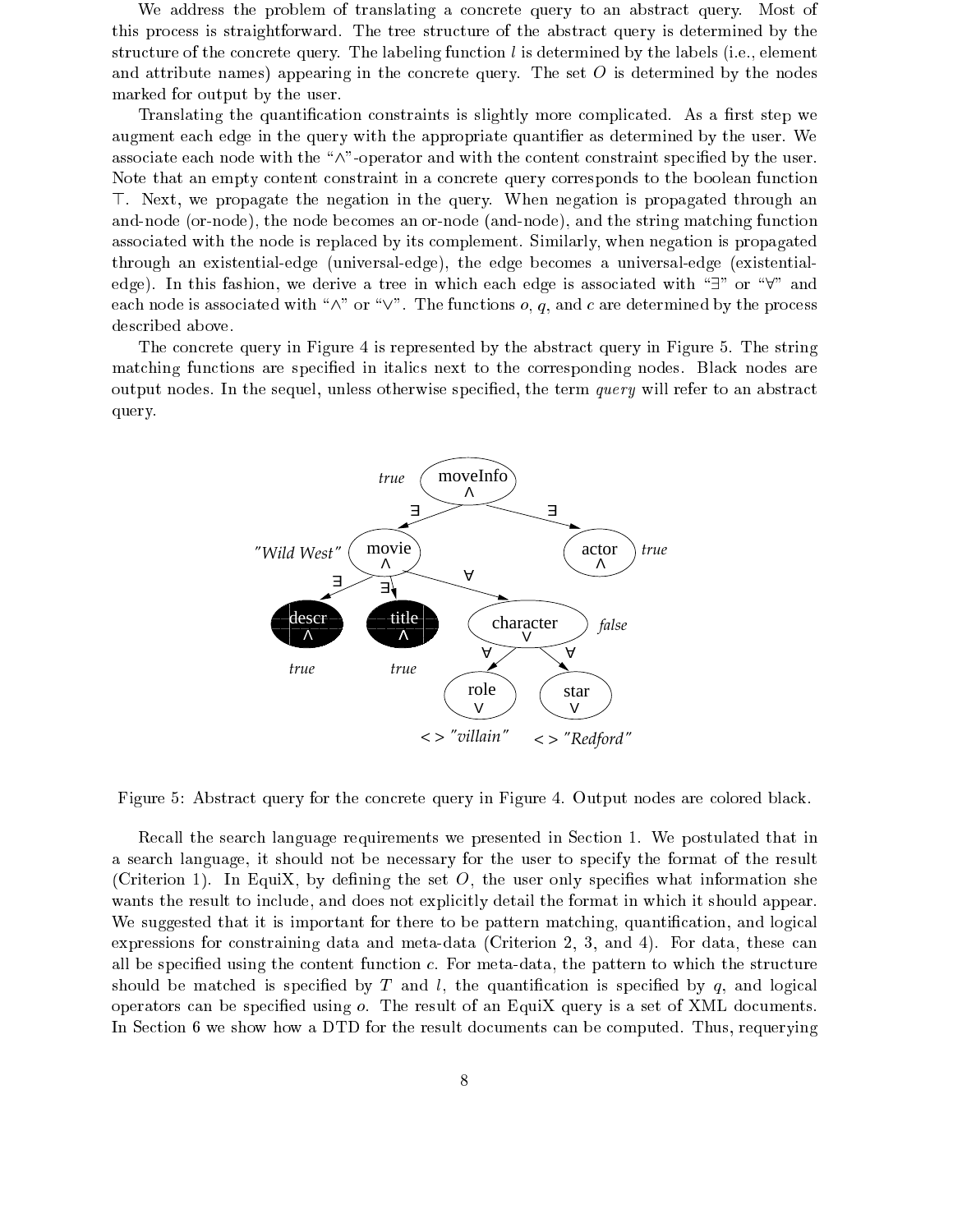of results is possible in EquiX (Criterion 5). In Se
tion 5 we show that EquiX queries an be evaluated in polynomial time, and thus, EquiX meets Criterion 6.

## 4 Sear
h Query Semanti
s

When describing the semantics of a query in a relational database language, such as SQL or Datalog, the term matching can be used. The result of evaluating a query are all the tuples that mat
h the s
hemas mentioned in the query and satisfy the onstraints. We des
ribe the semantics of an EquiX query in a similar fashion.

We first define when a node in a document matches a node in a query. Consider a document X, and a query Q. Suppose that the labeling function of X is  $l_X$  and the labeling function of Q is lQ. We say that <sup>a</sup> node nX in <sup>X</sup> mat
hes <sup>a</sup> node nQ in <sup>Q</sup> if lX(nX) <sup>=</sup> lQ(nQ). We denote the parent of a node *n* by  $p(n)$ . We now define a matching of a document to a query.

**Definition 4.1 (Matching)** Let  $X = (T_X, l_X)$  be an XML document, with nodes  $N_X$  and root  $r_X$ . Let  $Q = (T_Q, l_Q, c, o, q, O)$  be a query tree with nodes  $N_Q$  and root  $r_Q$ . A matching of X to  $Q$  is a function  $\mu: N_Q \to 2^{+\infty},$  such that the following hold

- 1. Root Matching:  $\mu(r_Q) = \{r_X\};$
- 2. Node Matching: if  $n_X \in \mu(n_Q)$ ,  $n_X$  matches  $n_Q$ ;
- 3. Connectivity: if  $n_X \in \mu(n_Q)$  and  $n_X$  is not the root of X, then  $p(n_X) \in \mu(p(n_Q))$ .

Note that Condition 1 requires that the root of the document is matched to the root of the query, Condition 2 ensures that mat
hing nodes have the same label, and Condition 3 requires mat
hings to have a tree-like stru
ture.

We define when a matching of a document to a query is satisfying. We first present some auxiliary definitions. Consider an XML document  $X = (T_X, l_X)$ , where  $T_X = (N_X, E_X, r_X)$ . Consider a node  $n_X$  in  $T_X$ . We differentiate between the *textual content* (i.e., data) contained below the node  $n_X$ , and the structural content (i.e., meta-data). When defining the textual content of a node, we take 1D and 1DREF values into consideration. We say that  $n_X$  is a *chua* of  $n_{X}$  if  $(n_{X},n_{X})\in E_{X}.$  We say that  $n_{X}$  is an *marrect chua* of  $n_{X}$  if  $n_{X}$  has an attribute of type **IDREF** with the same value as an attribute of type ID of  $n_X$ . We denote the textual content of a node  $n_X$  as  $t(n_X)$ , defined as follows:

- If  $n_X$  is an atomic node, then  $t(n_X) = l_X(n_X);$
- $\bullet$  Otherwise,  $\iota(n_X)$  is the concatenation- of the content of its children and indirect children.

We demonstrate the textual content of a node with an example. Recall the XML document depicted in Figure 2. The textual content of Node 9, is "villain 436 Jack Redford". Note that the  $t(24)$  includes the value "Jack Redford" since Node 5 is an indirect child of Node 24.

We discuss when a quantification constraint is satisfied. Consider a document  $X$ , a query  $Q$ and a matching  $\mu$  of  $X$  to  $Q$ . Let  $n_X$  be a node in  $X$  and let  $e = (n_Q, n_Q)$  be an edge in  $Q$ . We say  $n_X$  satisfies e with respect to  $\mu$  if the following holds

<sup>-</sup>Note that an XML document may be cyclic as a result of ID and IDREF attributes. We take a finite concatenation by taking each child into account only once. In addition, the order in which the concatenation is taken and the ability to differentiate between data that originated in different nodes may affect the satisfiability of a string mat
hing fun
tion. This is a te
hni
al problem that is taken into onsideration in the implementation, by adding an auxillary dividing symbol to the data. We will not elaborate on this point any further.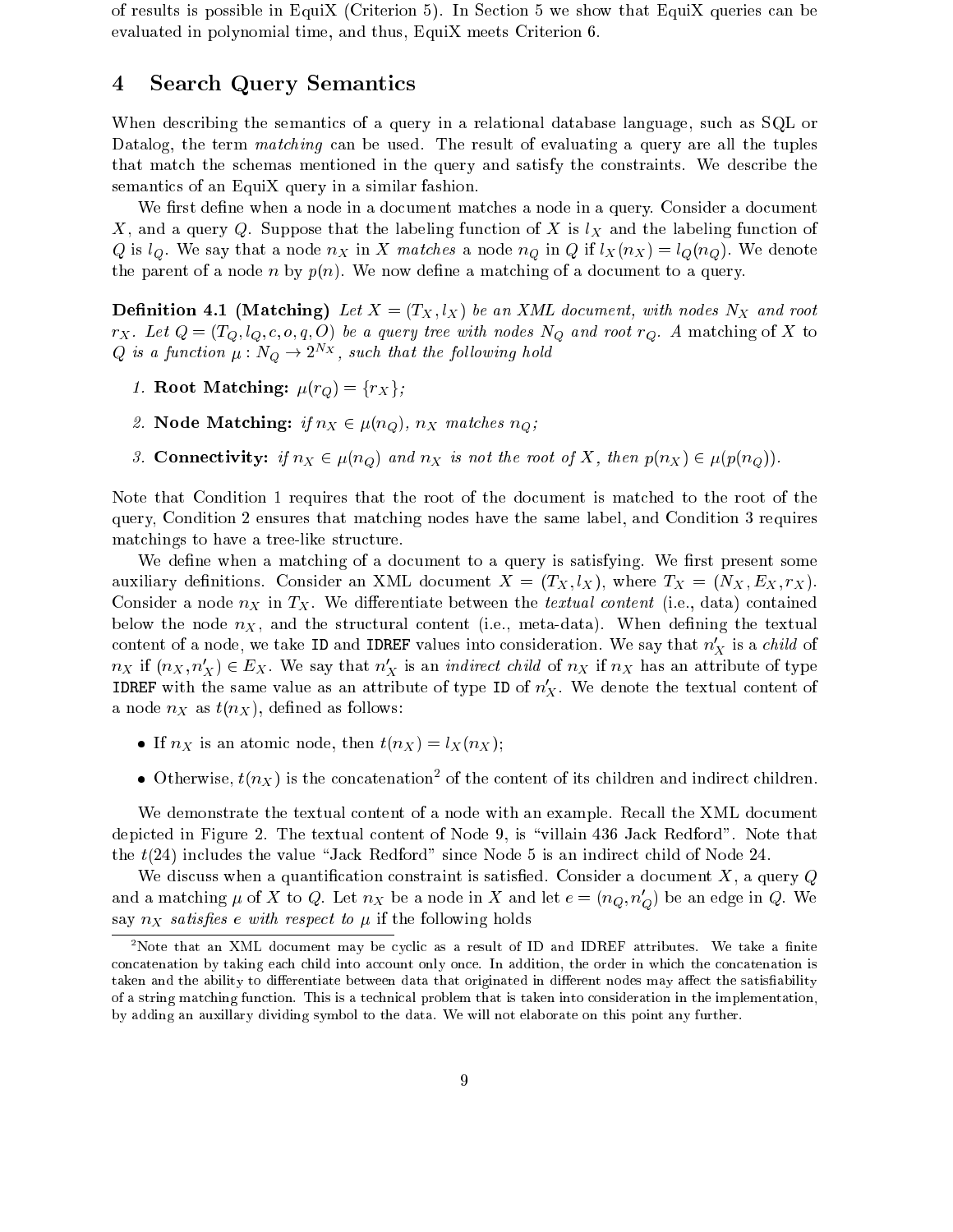- If e is an existential-edge then there is a child  $n_X$  of  $n_X$  such that  $n_X$  matches  $n_Q$  and  $n_X \in \mu(n_Q).$
- If e is a universal-edge then for all children  $n_X$  of  $n_X$ , if  $n_X$  matches  $n_Q$ , then  $n_X \in \mu(n_Q)$ .

We define a satisfying matching of a document to a query.

Definition 4.2 (Satisfying Matching) Let  $X = (T_X, l_X)$  be an XML document, and let  $Q =$  $(T_Q, l_Q, c, o, q, O)$  be a query tree. Let  $\mu$  be a matching of X to Q. We say that  $\mu$  is a satisfying matching of X to Q if for all nodes  $n_Q$  in Q and for all nodes  $n_X \in \mu(n_Q)$  the following onditions hold

- 1. if  $n_Q$  is a leaf then  $c(n_Q)(t(n_X)) = \top$ , i.e.,  $n_X$  satisfies the string matching condition of  $n_Q;$
- 2. otherwise  $(n_Q \text{ is not a leaf})$ :
	- (a) if  $n_Q$  is an or-node then  $n_X$  satisfies either  $c(n_Q)$  or at least one edge incident from  $n_Q$  with respect to  $\mu$ ;
	- (b) if  $n_Q$  is an and-node then  $n_X$  satisfies both  $c(n_Q)$  and all edges that are incident from  $n_Q$  with respect to  $\mu$ .

Condition 1 implies that the leaves satisfy the ontent onstraints in Q. Conditions 2a and 2b imply that  $X$  satisfies the quantification constraints in  $Q$ . The structural constraints are satisfied by the existen
e of a mat
hing.

**Example 4.3** Recall the query in Figure 5 and the document in Figure 2. Two of the satisfying matchings of the document to the query are specified in the following table. There are additional mat
hings not shown here.

| Query Node          | $\mu_1$    | $\mu_2$  |
|---------------------|------------|----------|
| movieInfo           | $\{0\}$    | {0}      |
| movie               | ${2}$      | $\{3\}$  |
| $_{\mathrm{descr}}$ | ${10}$     | ${14}$   |
| title               | ${11}$     | ${15}$   |
| ${\rm character}$   | ${12, 13}$ | ${16}$   |
| role                | ${25, 27}$ | ${29}$   |
| $_{\rm star}$       | ${26, 28}$ | $\{30\}$ |
| actor               |            | Ð        |

Note that there is no satisfying matching that matches Node 1 to the movie node in the query because the universal quantification on the edge connecting movie and character cannot be satisfied.

We presented several satisfying matchings of a document to a query. Let  $\mu$  and  $\mu$  be matchings of a document  $X$  to a query  $Q$ . We define the union of  $\mu$  and  $\mu$  in the obvious way. Formally, given a query node  $n_Q$ ,

$$
(\mu \cup \mu')(n_Q) := \mu(n_Q) \cup \mu'(n_Q)
$$

There may be an exponential number of satisfying matchings of a given document to a given query. Note, however, that the following proposition holds.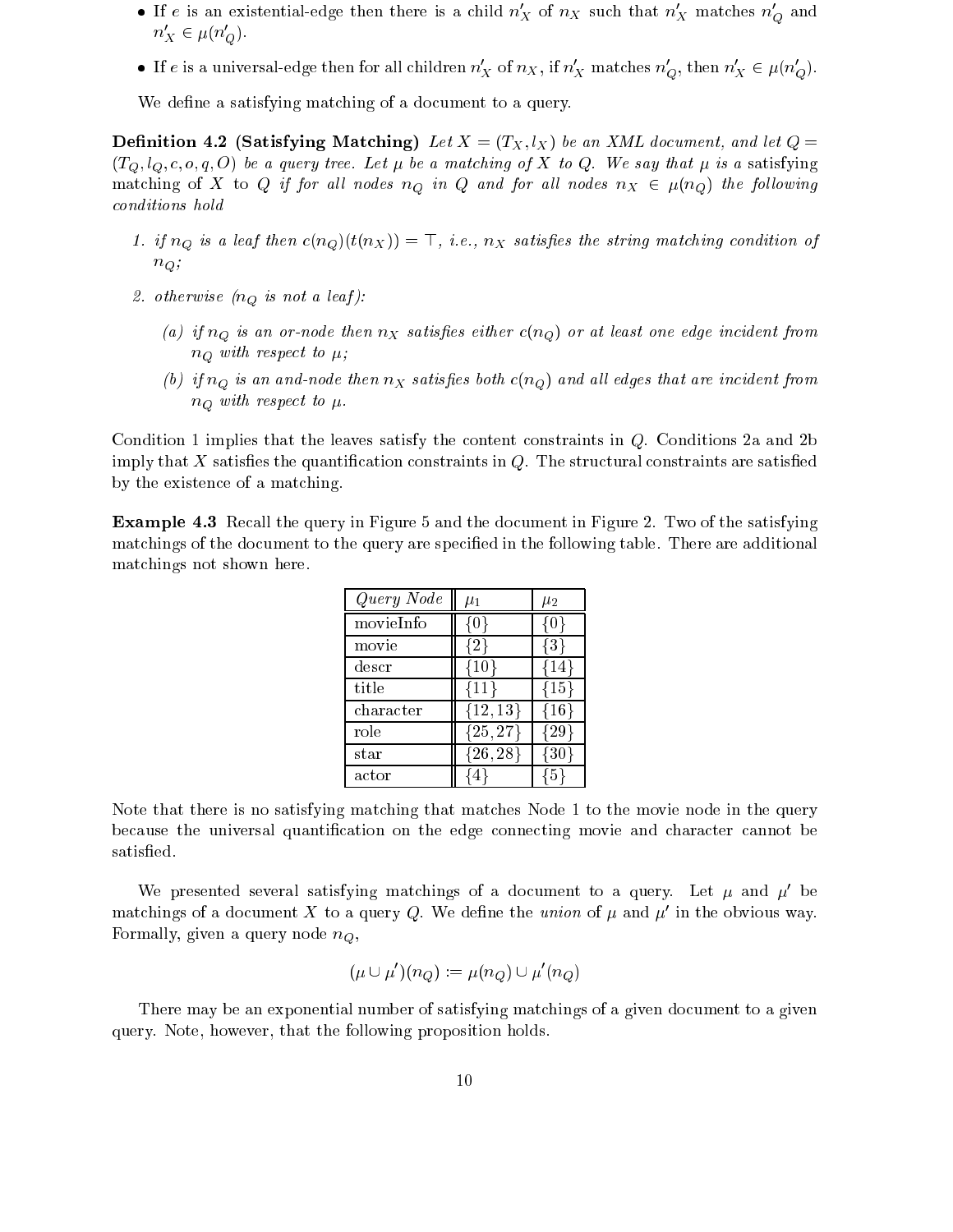**Proposition 4.4 (Union of Matchings)** Let X be an XML document and let  $Q$  be a query. Let M be the set of all satisfying matchings of X to Q. Then the union of all the satisfying  $matching in M$  is a satisfying matching. Formally,

$$
(\bigcup_{\mu \in \mathcal{M}} \mu) \in \mathcal{M}
$$

Proof. It is suÆ
ient to show that the union of any two satisfying mat
hings 1, 2 is <sup>a</sup> satisfying math in the fine in the state of the contract that  $\Lambda$  is the contract of  $\Lambda$  and  $\Lambda$   $\Lambda$  is the  $\Lambda$  is that  $\Lambda$ with root  $r_Q$ .

We first show that  $\mu$  is a matching. It is easy to see that the root of the document is matched to the root of the label since  $\mu(r_Q) = \mu_1(r_Q) \cup \mu_2(r_Q) = \{r_X\} \cup \{r_X\} = \{r_X\}$ . Now consider  $n_X \in \mu(n_Q)$  for some document node  $n_X$  and query node  $n_Q$ . Then  $n_X \in \mu_1(n_Q)$  or  $n_X \in \mu_2(n_Q)$ . In either case it follows that  $n_X$  matches  $n_Q$ . Similarly, if  $n_X$  is not the root of  $\mathbb{R}^n$  is easily follows that property  $\mathbb{R}^n$  (p(nX)  $\mathbb{R}^n$  (p(nX)). Thus, is a matrix following.

In a similar fashion it is easy to see that  $\mu$  is a satisfying matching. This follows since satisfiability is checked for each node separately and thus satisfiability of  $\mu$  follows directly from 口 satisfied that the control of 1 and 2.

We say that a document X satisfies a query Q if there exists a satisfying matching  $\mu$  of X to Q. We now specify the output of evaluating a query on a single XML document. The result of a query is the set of do
uments derived by evaluating the query on ea
h do
ument in the queried atalog (i.e., ea
h do
ument that mat
hed the DTD from whi
h the query was derived).

Intuitively, the result of evaluating a query on a document is a subtree of the document (as required in Criterion 1). The subtree ontains nodes of three types. Do
ument nodes corresponding to *output* query nodes appear in the resulting subtree. In addition, we include an
estors and des
endants of these nodes. The an
estors ensure that the result has a tree-like structure and that it is a projection of the original document. Recall that the textual content of the do
ument is ontained in the atomi nodes of the do
ument tree. Hen
e, the result must in
lude the des
endants to insure that the the textual ontent is returned.

For a given document, query processing can be viewed as the process of singling out the nodes of the document tree that will be part of the output. Consider a document  $X = (T_X, l_X)$ with  $T_X = (N_X, E_X, r_X)$  and a query Q with projected nodes O. Let M be the set of satisfying matchings of X to Q. The output of evaluating the query  $Q$  on the document X is the the document defined by projecting  $N_X$  on the set  $N_R := N_{\text{out}} \cup N_{\text{anc}} \cup N_{\text{desc}}$  defined as

- $N_{\text{out}} := \{ n_X \in N_X \mid (\exists n_O \in O)(\exists \mu \in \mathcal{M}) \mid n_X \in \mu(n_O) \}, \text{ i.e., nodes in } X \text{ corresponding}$ to projected nodes in  $Q$ ;
- $N$ anc := { $n_X \in N_X$  | ( $\exists n_X \in N_{\text{out}}$ )  $n_X$  is an ancestor of  $n_X$ }, i.e., ancestors of nodes in  $N_{\text{out}}$ ;
- $N_{\text{desc}} := \{ n_X \in N_X \mid (\exists n_X \in N_{\text{out}}) \ n_X \text{ is an descendant or } n_X \}, \text{ i.e., descendants or } n_X \}$ nodes in  $N_{\text{out}}$ .

We call  $N_R$  the *output set* of X with respect to  $Q$ .

The result of applying the query in Figure 5 to the document in Figure 2 is depicted in Figure 6. Note that the values of "descr" and "title" are grouped by "movie". This follows naturally from the structure of the original document.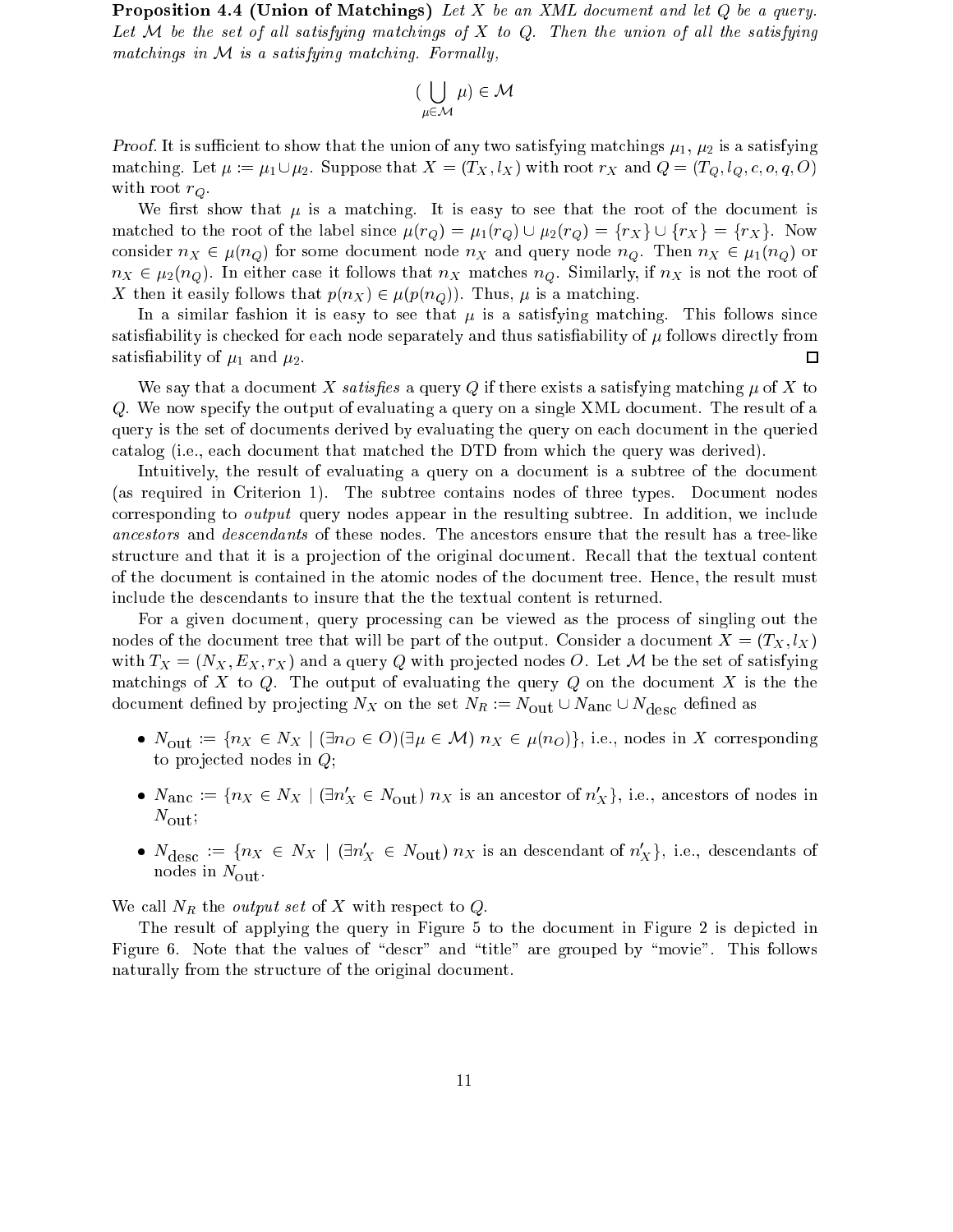

Figure 6: Result Do
ument

## 5 Query Evaluation

Recall that a query is defined by choosing a catalog and exploring its DTD. Consider a query  $\alpha$ , generating from a DTD d in the result of evaluating  $\alpha$ , see the database is the database is an one of the set of documents generated by evaluating  $Q$  on each document in  $S$ .

We present an algorithm for evaluating a query on a document. There may be an exponential number of matchings of a query to a document. Concrete queries contain both quantification and negation. This would appear to be another sour
e of omplexity. Thus, it would seem that computing the output of a query on a document should be computationally expensive. Roughly speaking, however, query evaluation in this case is analogous to evaluating a first-order query that can be written using only two variables. Therefore, using dynamic programming [CLR90], we can in fact derive an algorithm that runs in polynomial time, even when the query is considered part of the input (i.e., combined complexity). Thus, EquiX meets the search language requirement of having polynomial evaluation time (Criterion 6).

In Figure 7 we present a polynomial procedure that computes the output of a document, given a query. Given a document  $X$  and query  $Q$ , the procedure Query\_Evaluate computes the output set N<sub>R</sub> of X w.r.t. Q. Note that the value of  $t(n_X)$  for each document node  $n_X$  can be computed in a preprocessing step in polynomial time. Query\_Evaluate uses the procedure Matches shown in Figure 8. Given a query node  $n_Q$  and a document node  $n_X$ , the procedure Matches checks if it is possible that  $n_X \in \mu(n_Q)$  for some matching  $\mu$ , based on the subtrees of  $n_Q$  and  $n_X$ .

Note that  $path(n)$  is the sequence of element names on the path from the root of the query to n, and  $anc(n)$  ( $desc(n)$ ) is the set of ancestors (descendants) of n. Note also that  $N_Q$  are the query nodes and  $N_X$  are the document nodes. We use  $|N_Q|$  and  $|N_X|$  to denote the size of the array is a respect to a respect the array matrix  $\mu$  . The array is an array matrix when  $\mu$  of size  $\mu$  is an array  $\mu$ boolean values. Observe that in Figure 7 we order the nodes by des
ending depth. This ensures that when Matches( $n_Q, n_X, match\_array$ ) is called, the array match-array is already updated for all the children of  $n_Q$  and  $n_X$ . The procedure Query\_Evaluate does not explicitly create any mat
hings. However, the following theorem holds.

**Theorem 5.1 (Correctness of Query\_Evaluate)** Given a document X and a query  $Q$ , the algorithm Query\_Evaluate computes the output set of  $X$  w.r.t.  $Q$ .

In Appendix A we prove this theorem. It can be shown that the procedure Query\_Evaluate runs in polynomial time in combined complexity. Let  $|D|$  be the size of the data in document X, i.e., the size of X when ignoring X's meta-data. Formally,  $|D| = |t(r_X)|$ . Let  $C(m)$  be an upper-bound on the runtime of computing a string-matching constraint on a string of size  $m$ . Recall that  $C(m)$  is polynomial in m.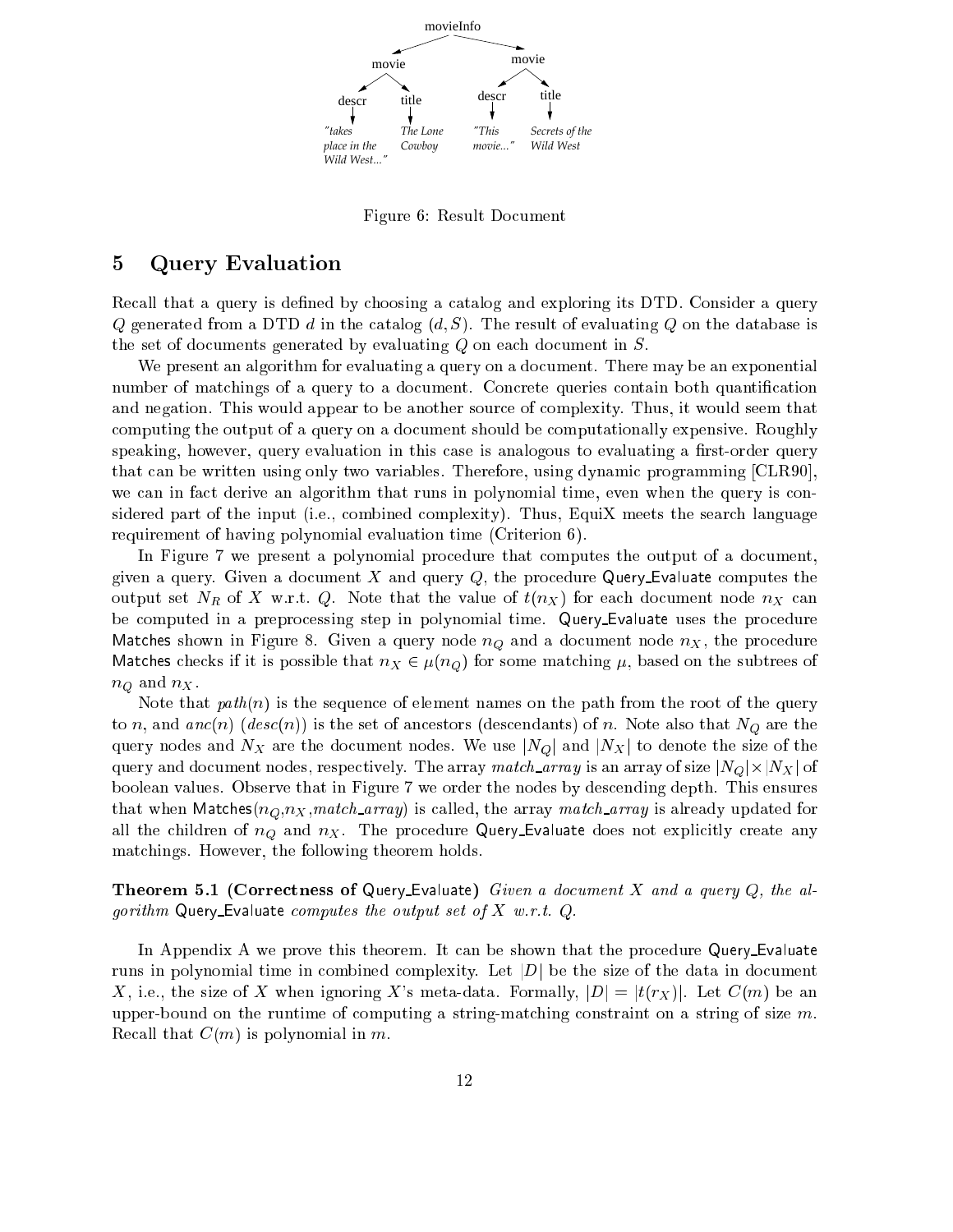Algorithm Query Evaluate **Input** Document  $X = (T_X, l_X)$  s.t.  $T_X = (N_X, E_X, r_X)$ , Query tree  $Q = (T_Q, l_Q, c, o, q, O)$  s.t.  $T_Q = (N_Q, E_Q, r_Q)$ **Output**  $N_R \subseteq N_X$ , i.e., the outputed document nodes Initialize  $match\_array|||$  to false Queue1 := NQ, ordered by des
ending depth While (not is Empty  $(Queue_1)$ ) do  $n_Q :=$ Dequeue $(Queue_1)$ For all  $n_X \in N_X$  such that  $path(n_X) = path(n_Q)$  do  $match\_array[n_Q][n_X] :=$  Matches $(n_Q, n_X, match\_array)$  $N_R := \emptyset$ Queue2 := NQ, ordered by as
ending depth While (not is Empty  $(Queue_2)$ ) do  $n_Q :=$ Dequeue $(Queue_2)$ For all  $n_X \in N_X$  do If  $(n_Q \neq r_Q$  and not match\_array $[p(n_Q)][p(n_X)])$  then  $match\_array[n_Q][n_X] := \textbf{false}$ Else If  $(match\_array[n_Q][n_X]$  and  $n_Q \in O$ ) then  $N_R := N_R \cup \{n_X\} \cup \mathop{anc}(n_X) \cup \mathop{desc}(n_X)$ Return  $N_R$ 

Figure 7: Evaluation of an EquiX Query

**Theorem 5.2 (Polynomial Complexity)** Given document X and a query  $Q$ , the algorithm Query Evaluate runs in time  $O(|N_X| \cdot |N_Q| \cdot (|N_Q| \cdot |N_X| + C(|D|)))$ .

Proof. The initialization stage, i.e., the sorting of Queue1 an be done in O(jNQjlg(jNQj)). The first "while" loop runs  $O(|N_X||N_Q|)$  times and in each iteration calls the procedure Matches which runs in time  $O(|N_Q||N_X| + C(|D|))$ . Once again, initialization of Queue<sub>2</sub> can be done in  $O(|N_Q||q(|N_Q|))$ . The second while loop runs in time  $O(|N_X|^{-}|N_Q|)$ . Therefore, the algorithm Query\_Evaluate runs in time  $O(2|NQ|Q(|NQ|)+|NX||NQ|(|NQ||NX|+|C(|D|))|+|NX|$  [ $NQ|$ ], which is equal to  $O(|N_X||N_Q|(|N_Q||N_X| + C(|D|)))$  as required. 口

#### 6 Creating a Result DTD 6

In Section 5 we described the process of evaluating a query on a database. Query evaluation generates a set of do
uments. A query is formed using a hosen DTD, alled the originating DTD, and only documents strictly conforming to the originating DTD will be queried. Thus, in order to allow *iterative querying* or *requerying of results*, a DTD for the resulting documents must be defined. Given a query  $Q$ , if any possible result document must conform to the DTD  $d_R$ , we say that  $d_R$  is a result DTD for Q. In this section we present a procedure that given a query  $Q$ , computes in polynomial time a result DTD for  $Q$ . Thus, we show that EquiX fulfills the sear
h language requirement of ability to perform requerying (Criterion 5).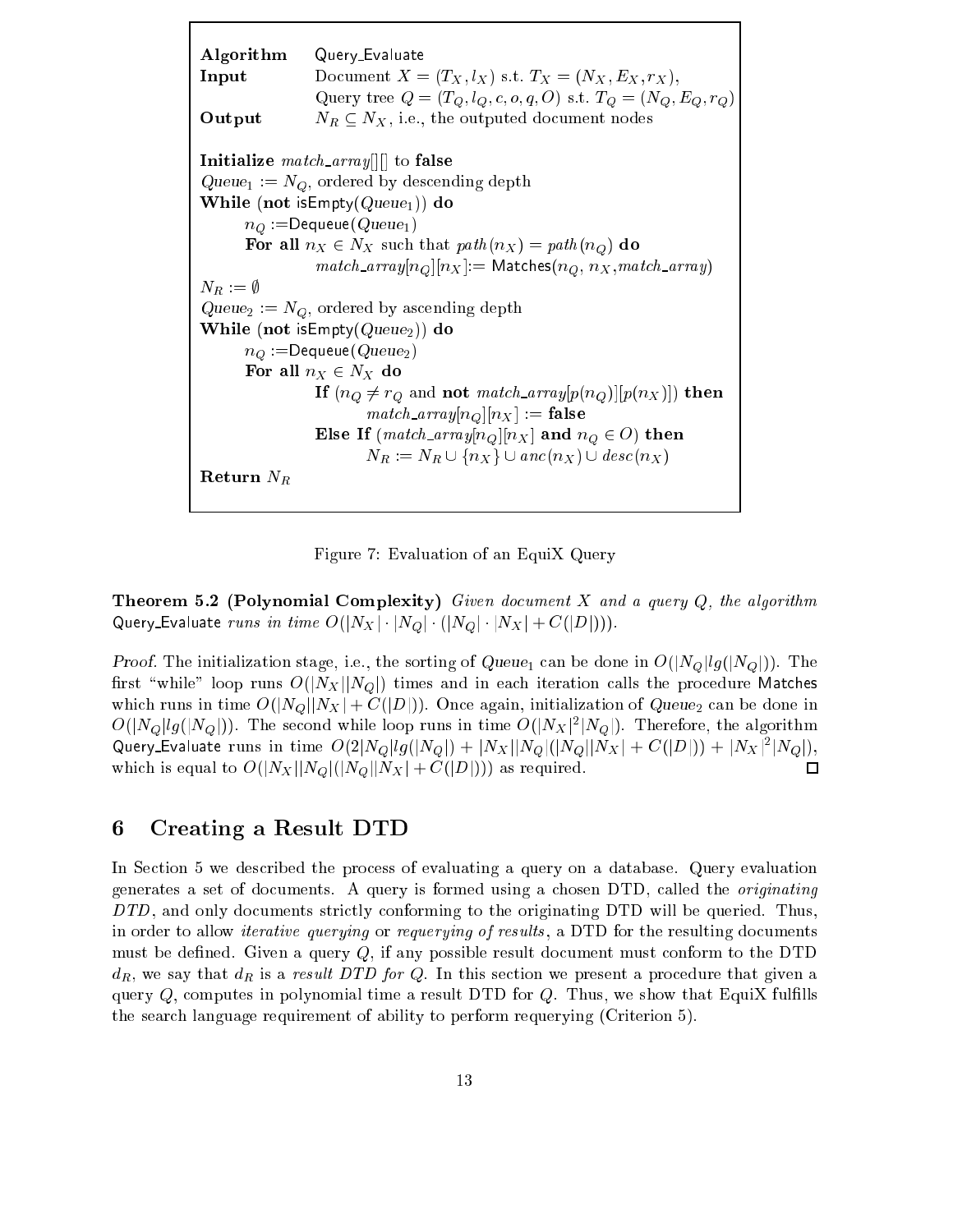**Procedure** Matches $(n_Q, n_X, match\_array)$ **Input** A query node  $n_Q$ A document node  $n_X$ An array match\_array **Output** true if  $n_X$  may be in  $\mu(n_Q)$  for a matching  $\mu$ , based on the subtrees of  $n_X$  and  $n_Q$ , and **false** otherwise  $tc := c(n_Q)(t(n_X))$ If  $n_Q$  is a terminal node return to Let  $M_Q$  be the set of children of  $n_Q$  in  $Q$ For each  $m_Q \in M_Q$  do: Let  $M_X$  be the set of children,  $m_X$ , of  $n_X$  in X such that  $l_X(m_X) = l_Q(m_Q)$ If  $(n_Q, m_Q)$  is an existential-edge then  $\textit{status}(m_Q) := \bigvee_{m_X \in M_X} \textit{match\_array}[m_Q][m_X] \ \textbf{Else } \textit{status}(m_Q) := \bigwedge_{m_X \in M_X} \textit{match\_array}[m_Q][m_X]$ If  $n_Q$  is an or-node then  $\texttt{return } \mathit{tc} \vee (\bigvee_{m_O \in M_O} \mathit{status}(m_Q))$ Else return  $tc \wedge (\bigwedge_{m_O \in M_O} \mathit{status}(m_Q))$ 

Figure 8: Satisfa
tion of a Node Pro
edure

A DTD is a set of *element definitions*, and *attribute list definitions*. An element definition has the form  $\leq$ !ELEMENT  $e \varphi$ , where e is the element name being defined and  $\varphi$  is its *content* definition. An attribute list declinition of the form  $\alpha$  is an attribute  $\alpha$  is  $\alpha$  is an an  $\alpha$  is an  $\alpha$ element manded the  $\tau$   $_{1}$  : : :  $\tau$   $_{H}$  the set of element computed for e. The set of element  $\tau$  is a set of element of element of in a DTD d is its element name set, denoted  $\mathcal{E}_d$ .

Consider a query  $Q = (T, l, c, o, q, O)$  formulated from a DTD d. We say that element name  $e$  is a descendant of element name  $e$  in  $a$  if  $e\,$  may be nested within an element  $e$  in a document conforming to  $a$ . Formally,  $e$  is a descendant of  $e$  if

- $\bullet$  e appears in the content definition of  $e$  or
- $\bullet$  e is a descendant of an element name  $e^-$  which appears in the content definition of  $e.$

We say that  $e$  is an *ancestor* of  $e$  in  $a$  if  $e$  is a descendant of  $e$  in  $a$ . Note that the element name e may appear in a document resulting from evaluating Q if there is a node  $n<sub>O</sub> \in O$  such that  $l(n<sub>O</sub>) = e$ . Additionally, e may appear in the output if e is an ancestor or descendant in  $a$  of an element  $e$  that meets the condition presented in the previous sentence. Thus, given a query, we can compute in linear time the element name set  $\mathcal{E}_{d_R}$  of the result DTD  $d_R$ .

In order to compute the result DTD of a query  $Q$ , we must compute the content definitions and attribute list definitions for the elements in  $\mathcal{E}_{d_R}$ . In the result DTD, we take the attribute list definitions for the elements in  $\mathcal{E}_{dR}$  as defined in the originating DTD but change all attributes to be of type  $\#IMPLIED.$  Note that the root element name r of the originating DTD will always be in  $\mathcal{E}_{d_R}$ . It is easy to see that r is also the designated root element name of  $d_R$ .

In Figure 9 we present an algorithm that computes the content definition for an element in  $\mathcal{E}_{d_R}$ . Intuitively, any elements that will not appear in the result of a query must be removed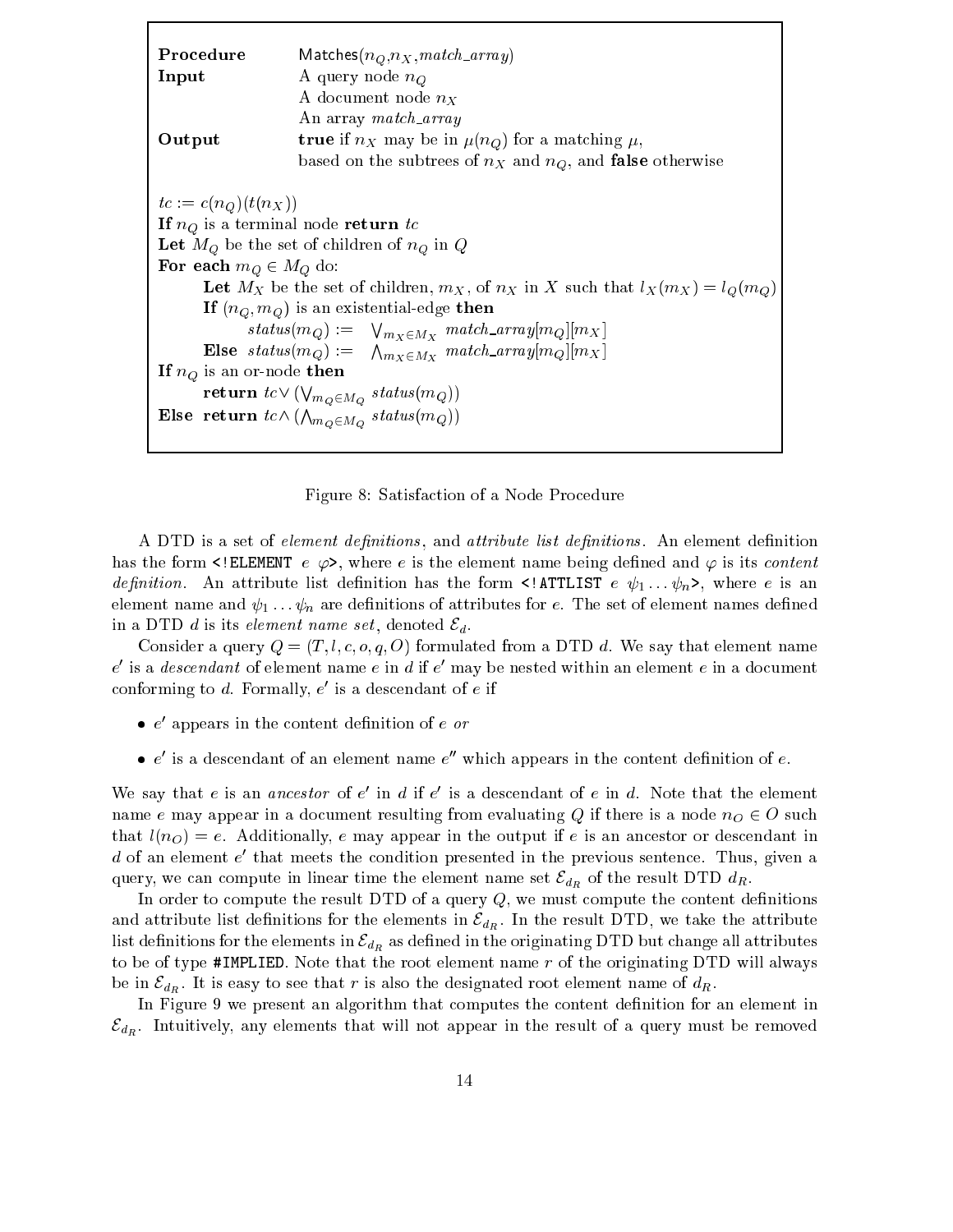from the original DTD in order to form the result DTD. In addition, elements will only appear in result documents if query constraints are satisfied. Thus, this possible appearance of elements may be taken into account when formulating  $d_R$ . The algorithm Create\_Content\_Definition uses the procedure presented in Figure 10 in order to simplify the content definition it creates. The result DTD is created by computing the content definitions for all  $e \in \mathcal{E}_{dR}$  and adding the attribute list definitions. Note that in the algorithm,  $ata\_aesc(e\ ,e)$  is true if  $e$  is a descendant of e in the DTD D. In addition,  $anc(n_X, O)$  is true if  $n_X$  is an ancestor of some node in O.



Figure 9: Content Definition Generation Algorithm

**Theorem 6.1 (Correctness of DTD Creation)** Let Q be a query with an originating DTD d and let suppose the result of the result of the result of evaluating  $\mathbf{Q}_i$  and  $\mathbf{z}$  is the XML domination R. Then R strictly conforms to the result DTD as formed by the process described above. In addition, the computation of the result DTD can be performed in time  $O(|d||Q|)$ .

Proof. We rst prove orre
tness. Consider <sup>a</sup> spe
i o

uren
e of an do
ument node nR with with an element name of  $e$  appearing in a result document. Clearly, an element with name  $e$  can appear in a result document only if  $e \in \mathcal{E}_{d_R}$ . Thus, e has a content definition in the result DTD. The content definition of  $e$  is a disjunction of content definitions. It is sufficient to show that one of the definitions in the disjunction is satisfied with respect to the children of  $n<sub>R</sub>$ . There are three possible causes for this occurence of  $n_R$  in the result document:

1. There is a matching  $\mu$  such that  $n_R \in \mu(n_Q)$  for some output node  $n_Q$  in the query. Thus, there is an output node  $n_Q$  in the query with label e. Therefore, according to the algorithm, we take the original definition of  $e$  as one of the disjuncts of the new definition of e. Note that in this case, all of  $n_R$ 's children will appear in the result. Thus, the children of  $n_R$  satisfy the definition of e in the result DTD.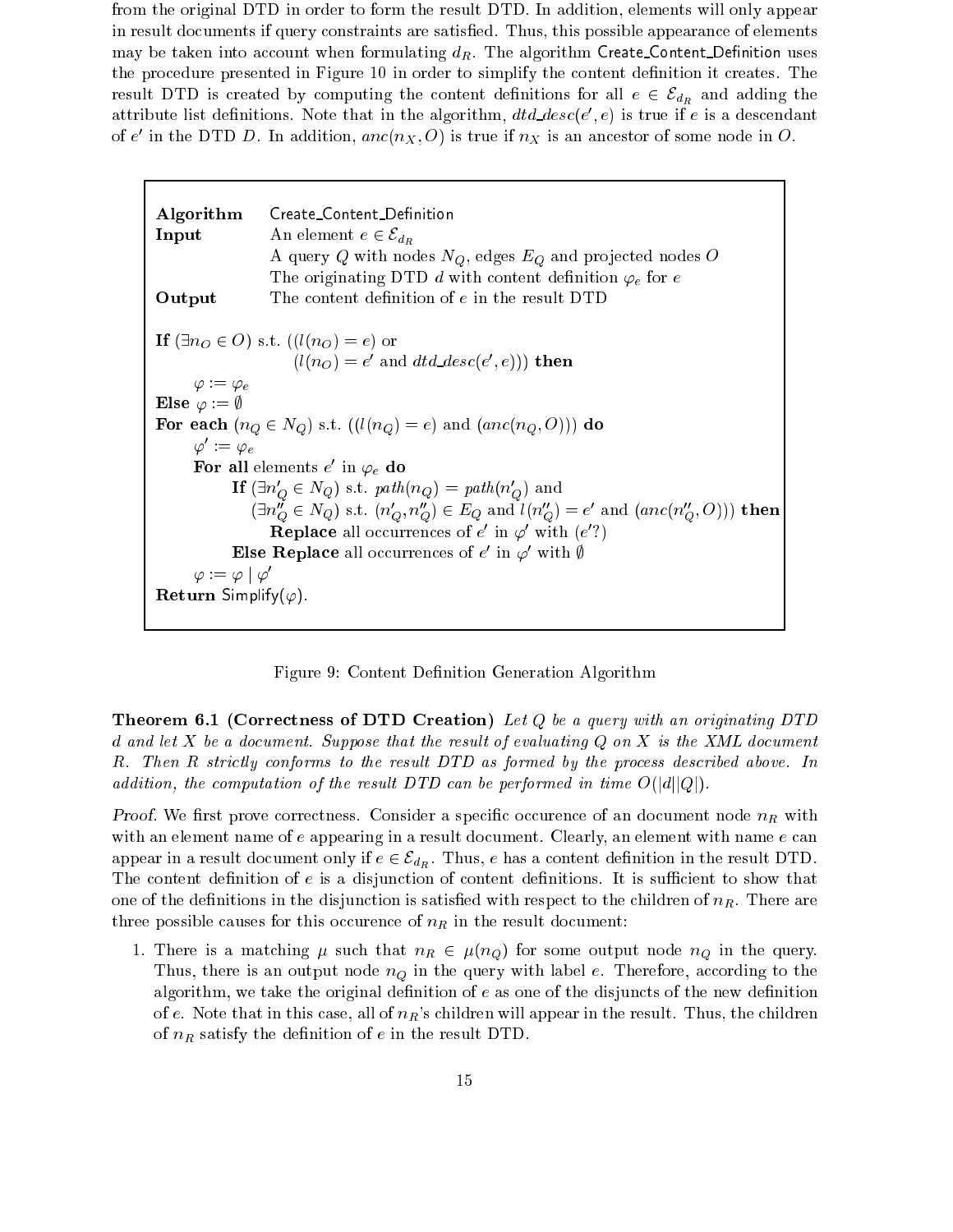**Procedure** Simplify $(\varphi)$ **Input** Content definition  $\varphi$ **Output** Simplified content definition of  $\varphi$ **While** there is a change in  $\varphi$ **Apply** the following rules to  $\varphi$  or its subexpressions 1.  $(t, \emptyset) \Rightarrow t$  5.  $(\emptyset)$ ?  $\Rightarrow \emptyset$ 2.  $(\emptyset, t) \Rightarrow t \qquad 6. \quad (\emptyset) * \Rightarrow \emptyset$ 3.  $(t | \emptyset) \Rightarrow t$ ? 7.  $(\emptyset)$ +  $\Rightarrow \emptyset$ 4.  $(\emptyset \mid t) \Rightarrow t$ ? If  $\varphi = \emptyset$  then Return EMPTY Else Return  $\varphi$ 

Figure 10: Definition Simplifying Algorithm

- 2. The node  $n_R$  is a descendant of a node matched to an output query node and Case 1 does not hold. This ase an be proved in the same manner as the previous ase.
- 3. The node  $n_R$  is matched to a query node  $n_Q$  that is an ancestor of an output node and Cases 1 and 2 do not hold. Note that it is possible that some of  $n_R$ 's children in the document do not appear in the result. Specifically, a child of  $n_R$  with element name  $e$ cannot appear in the result if there is no query hode  $n_Q$  with the same path from root as  $n_O$  and with a child labeled with  $e$  -that is an ancestor of an output node. (This easily follows from the definition of the output of a query.) In the content definition that we create for e according to  $n_Q$  these elements are replaced by the empty element since they annot appear in the output. All other elements are made optional by the addition of the "?" symbol. Thus, clearly the content definition defined according to  $n_Q$  will be satisfied by the children of  $n_R$ .

Thus, the algorithm is correct.

The algorithm Create\_Content\_Definition is called at most  $|d|$ , each time for a different element name e. The algorithm Create\_Content\_Definition then goes over the nodes in the query with label e. For each such node, a content definition is created which is of size  $O(|d|)$ . Thus, when amortizing the cost of the creation over all the query nodes, we derive that the result DTD can be created in time  $O(|d||Q| + |d|) = O(|d||Q|)$ .  $\Box$ 

Note that it follows from Theorem 6.1 that the result DTD is polynomial in the size of the original DTD and the query. The compactness of the result DTD makes the requerying process simpler, sin
e requerying entails exploring the result DTD.

According to Theorem 6.1, the resulting documents conform to the result DTD. The question arises as to how pre
isely the result DTD des
ribes the resulting do
uments. In order to answer this question we define a partial order on DTDs  $[PV99]$ . Given a DTD d we denote the set of XML documents that strictly conform to d as  $conf(d)$ . Given DTDs d and d' we say that d is  $t$ ughter than  $a$ , denoted  $a \setminus a$ , if  $\text{conf}(a) \subseteq \text{conf}(a)$ . We say that  $a$  is strictly ughter that  $a$ , denoted  $a \prec a$ , if conf  $(a) \subset \text{conf}(a)$ .

Intuitively, it would be desirable to find a result DTD  $d_R$  that is as tight as possible, under the restriction that all possible result documents must strictly conform to  $d_R$ . However,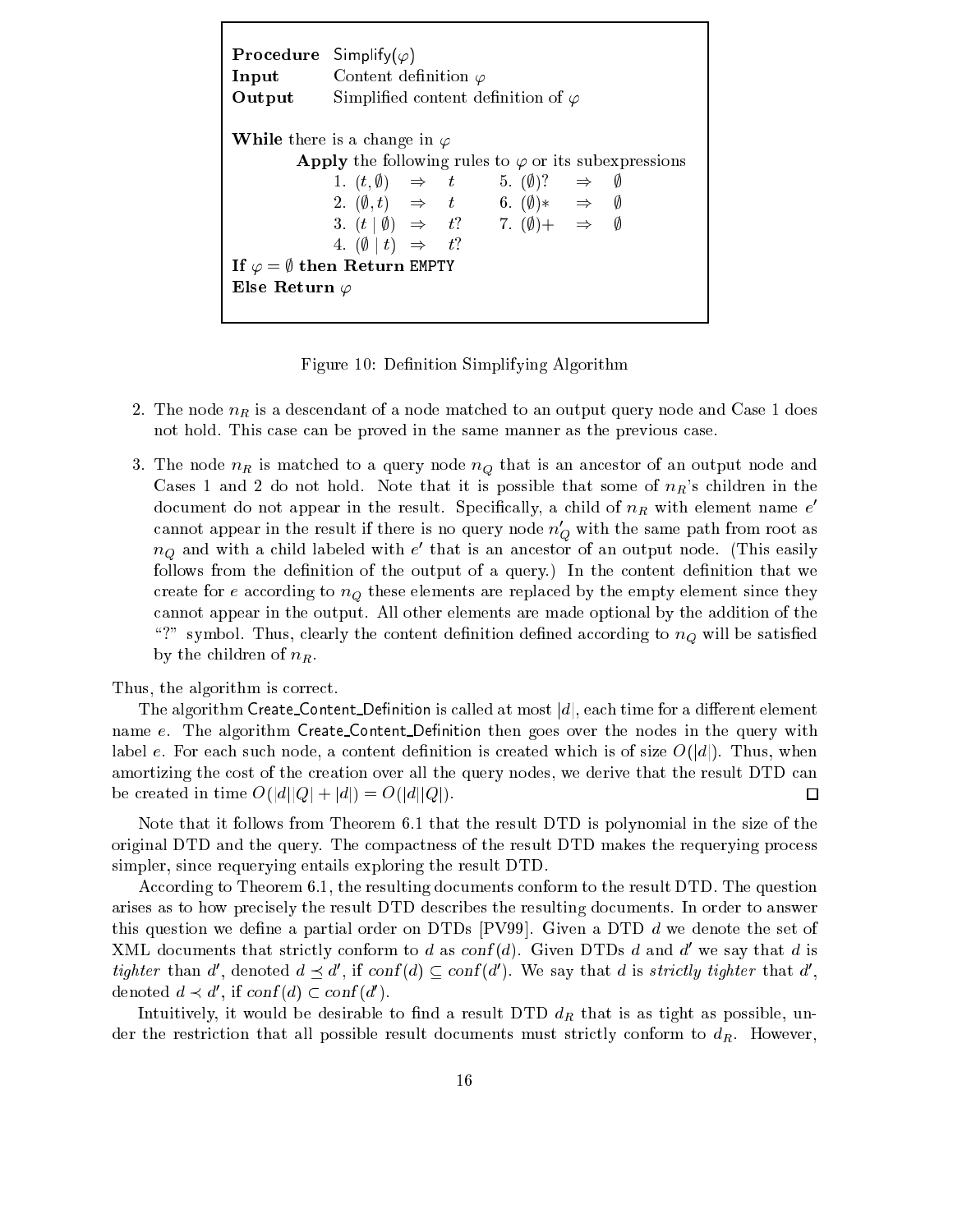our algorithm does not necessarily find the tightest possible result DTD. In other words, our algorithm may create a result DTD  $a_R$  although there exists a DTD  $a_R$  to which all resulting documents must strictly conform and  $a_R \prec a_R$ . If  $a_R$  is the tightest possible result DTD, we call  $d_R$  a minimal result DTD. A minimal result DTD may not be unique. For a comprehensive discussion, see [PV99]. According to the following Proposition, there is a query and DTD for which a minimal result DTD must be exponential in the size of the original DTD.

**Proposition 6.2 (Exponential Result DTD)** There is a query Q created from an originating DID a, such that if a used intituities result DID of Q, then a use of size  $O(|a|)$ .

Proof. Consider a DTD <sup>d</sup> with the root element r. Suppose that <sup>d</sup> ontains the element denition

$$
\mathsf{&} \colon \mathtt{ELEMENT} \; r \; (a_1, \ldots, a_k) \ast \mathsf{&}
$$

Let  $Q = (T_Q, l_Q, c, o, q, O)$  be a query with with root  $n_r$  and children  $n_1, \ldots, n_k$ . Suppose that  $l(n_r) = r$  and  $l(n_i) = a_i$  for all i. We assume that all the nodes are and-nodes and all the edges are existential-edges. Suppose in addition that  $O = \{n_1, \ldots, n_k\}$  and c maps each node to an arbitrary condition. We can conclude that each of the element names  $a_1, \ldots, a_k$  will appear at least once in any result document. However, these element names they can appear in any order. Thus, a minimal result DTD must consider k! different orderings of the elements, proving the laim.3  $\Box$ 

Observe that an exponential blowup of the original DTD is undesirable for two reasons. First, creating such a DTD is intractable. Second, if the result DTD is of exponential size, then it is difficult for a user to requery previous results. Thus, our algorithm for creating result DTDs a
tually returns a onvenient DTD, although it is not always minimal.

#### $\overline{7}$ **Extending EquiX Queries**

EquiX can be extended in many ways to yield a more powerful language. In this section we present two extensions to the EquiX language. These extensions add additional querying ability to EquiX. After extending EquiX, the sear
h language requirements 1 through 6 are still met. However, it is a matter of opinion if EquiX still fulfills Criterion 7 requiring simplicity of use. Thus, these extensions are perhaps more suitable for expert users.

#### 7.1 Adding Aggregation Fun
tions and Constraints

We extend the EquiX language to allow computing of aggregation functions and verification of aggregation constraints. We call the new language Equi $\Lambda$   $\infty$ .

We extend the abstract query formalism to allow aggregation. An *aggregation function* is one of  $\{count, min, max, sum, avg\}$ . An atomic aggregation constraint has the form  $f \theta v$  where  $f$  is an aggregation function,  $\epsilon$  is a function,  $\epsilon$  is a set of  $\epsilon$  is a constant value. An aggregation constraint is a (possibly empty) conjunction of atomic aggregation constraints. In Equi $X^{\text{agg}}$  a query is a tuple  $(T, l, c, o, q, a, a_c, O)$  as in EquiX, augmented with the following functions:

• a is an aggregation specifying function that associates each node with a (possibly empty) set of aggregation functions;

 $\lceil$  The reader should recall that the order of the document nodes defines the order of the result document nodes, while the order of the query nodes has no influence on the result. The need for an exponential size DTD hinges on this fa
t.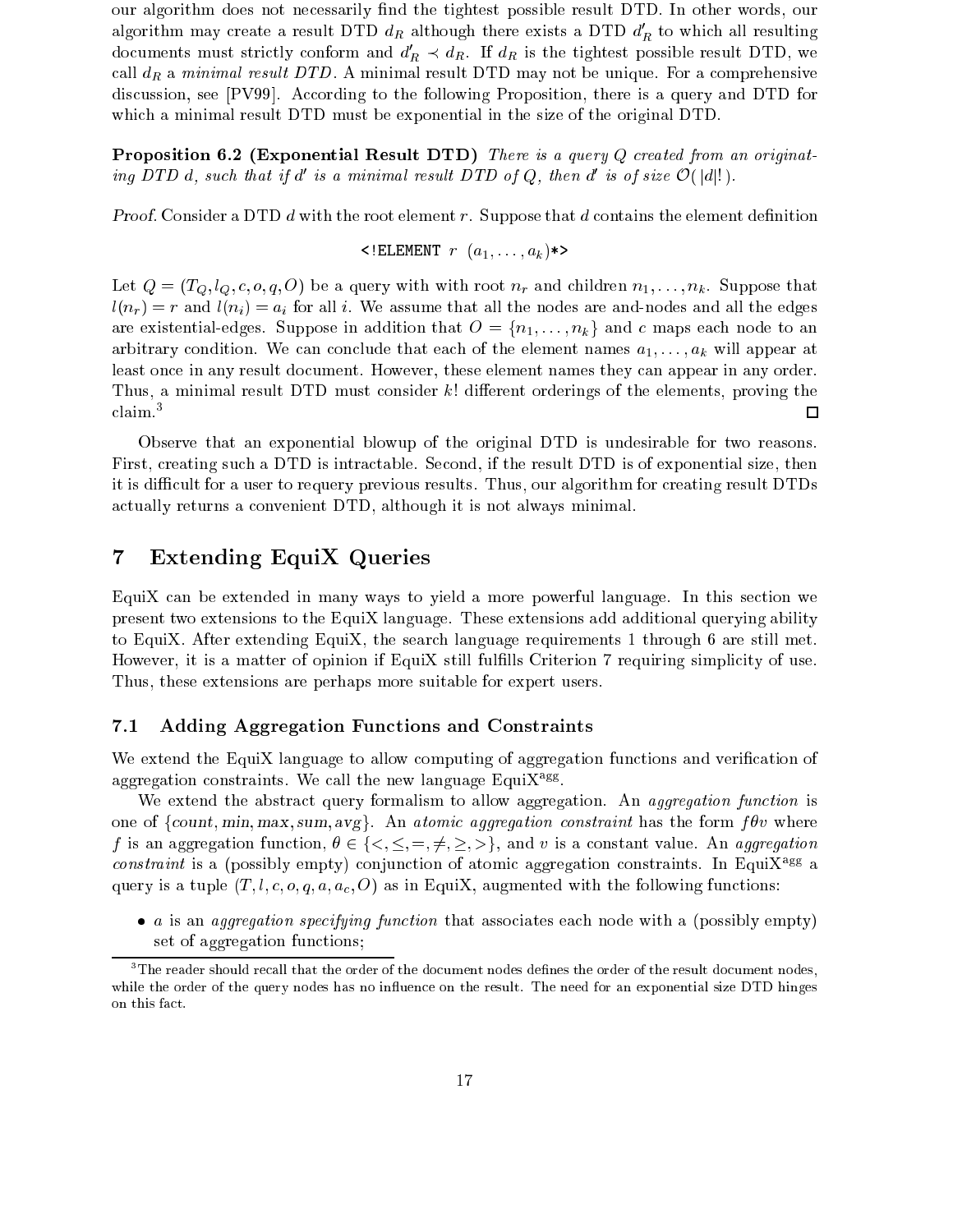•  $a_c$  is an *aggregation constraint function* that associates each node with an aggregation onstraint.

Given a node  $n_Q$ , the aggregation specifying functions  $a(n_Q)$  (and similarly the aggregation constraint functions) are applied to  $t(n_X)$  for all  $n_X \in \mu(n_Q)$ . Note that the min and max functions can only be applied to an argument whose domain is ordered. Similarly, the aggregation functions sum and avg can only be applied to sets of numbers. There is no way to enforce such typing using a DTD (although it is possible using an XML Schema  $[Con]$ ). When a function is applied to an argument that does not meet its requirement, its result is undefined.

The function a adds the computed aggregation values to the output. This is similar to placing an aggregation function in the SELECT clause of an SQL query. The function  $a_c$  is used to further onstrain a query. This is similar to the HAVING lause of an SQL query.

In order to use an aggregation function in an SQL query, one must include a GROUP-BY clause. This clause specifies on which variables the grouping should be performed, when computing the result. To simplify the querying process, we do not require the user to specify the GROUP-BY variables. EquiX<sup>agg</sup> uses a simple heuristic rule to determine the grouping variables. Suppose that  $a(n_Q) \neq \emptyset$  for some node  $n_Q$ . Let  $n_Q$  be the lowest node above  $n_Q$  in q, which we have the following the following distance of the following  $\sim$ 

- $n_O \in O$  or
- $n<sub>O</sub>$  is an ancestor of a node in O.

Note that  $n<sub>O</sub>$  is the lowest node above  $n<sub>O</sub>$  where both textual content and aggregate values may be combined. EquiX<sup>agg</sup> groups by  $n<sub>O</sub>$  when computing the aggregation functions on  $n<sub>Q</sub>$ . In a similar fashion, EquiX<sup>agg</sup> performs grouping in order to compute aggregation constraints.

Our choice for grouping variables is natural since it takes advantage of the tree structure of the query, and thus, suggests a polynomial evaluation algorithm. It is easy to see that adding aggregation functions and constraints does not affect the polynomiality of the evaluation algorithm. The algorithm for creating a result DTD must also be slightly adapted in order to take into consideration the aggregation values that are retrieved. Thus, Equi $X^{agg}$  meets the sear
h language requirements 1 through 6.

#### 7.2 Querying Ontologies using Regular Expressions

In EquiX, the user chooses a catalog and queries only documents in the chosen catalog. It is possible that the user would like to query documents conforming to different DTDs, but containing information about the same subject. In EquiX<sup>reg</sup> this ability is given to the user. Thus, Equi $X^{\text{reg}}$  is useful for information integration.

An ontology, denoted  $\mathcal{O}$ , is a set of terms whose meanings are well known. Note that an ontology can be implemented using XML Namespaces [BHL99]. We say that a document X can be described by  $\mathcal O$  if some of the element and attribute names in X appear in  $\mathcal O$ . When formulating a query, the user chooses an ontology of terms that describes the subject matter that she is interested in querying. Documents that can be described by the chosen ontology will be queried. A query tree in EquiX<sup>reg</sup> is a tuple  $(T, l, c, o, q, O)$  as in EquiX. However, in  $E$ qui $X^{\sim}$ ,  $\iota$  is a function from the set of nodes to  $\psi$ .

Semanticly, an EquiX<sup>reg</sup> query is interpreted in a different fashion from an EquiX query. Each edge is implicitly labeled with the "+" symbol. Intuitively, an edge in a query corresponds to a sequence of one or more edges in a document. We adapt the definition of satisfaction of an edge (presented in Section 4) to reflect this change.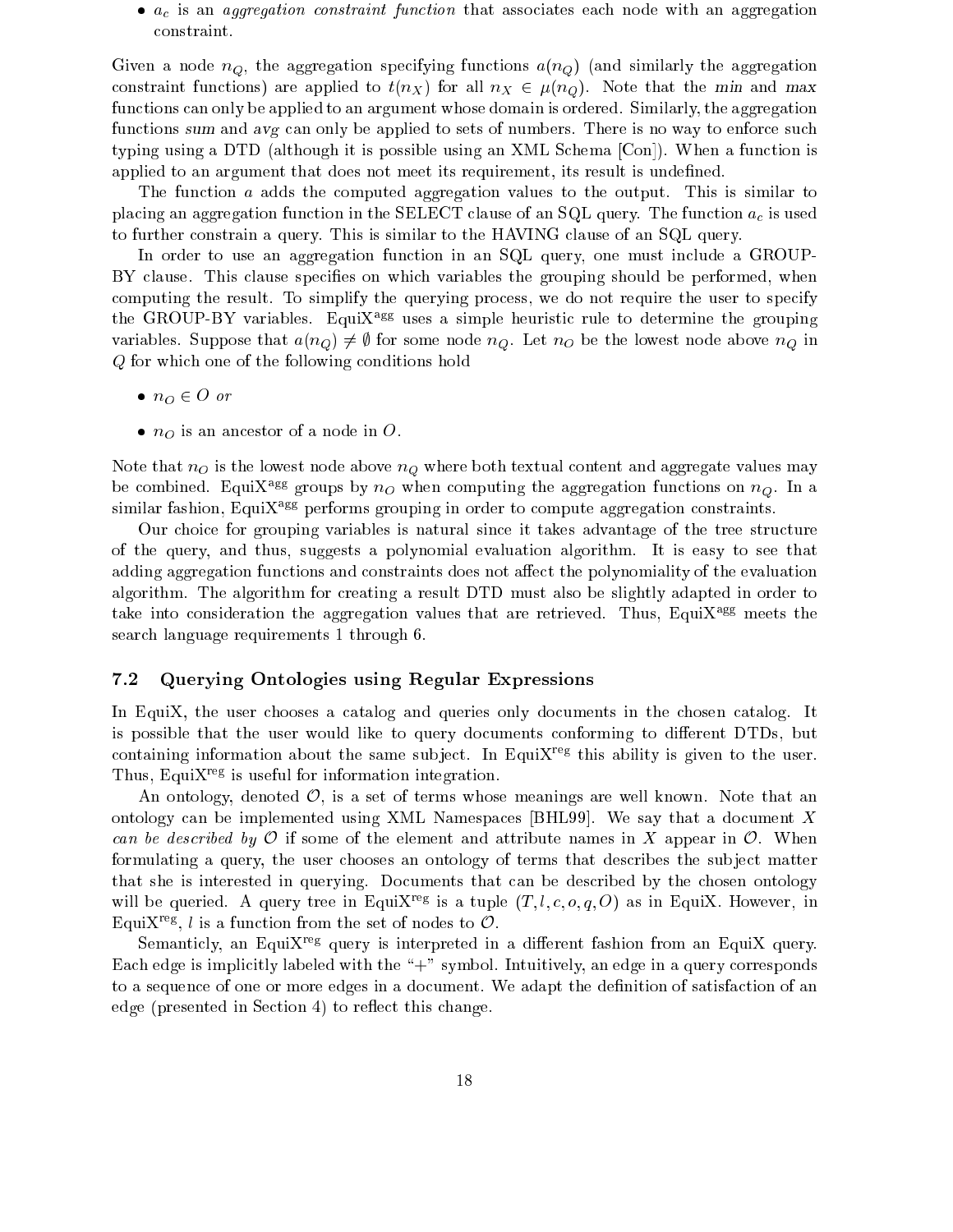Consider a document X, a query Q and a matching  $\mu$  of X to Q. Let  $n_X$  be a node in X and let  $e = (n_Q, n_Q)$  be an edge in Q. We say  $n_X$  satisfies e with respect to  $\mu$  if the following holds

- If e is an existential-edge then there is a *descendent*  $n_X$  of  $n_X$  such that  $n_X$  matches  $n_Q$ and  $n_X \in \mu(n_Q)$ .
- If e is a universal-edge then for all *descendents*  $n_X$  of  $n_X$ , if  $n_X$  matches  $n_O$ , then  $n_X \in$  $\mu(n_Q)$ .

Note that the only change in the definition was to replace the words child and children with des
endent and des
endents.

In a straightforward fashion, we can modify the query evaluation algorithm to reflect the new semantics presented. The new algorithm remains polynomial under combined complexity. Note that it is no longer possible to create a result DTD if we do not permit a result DTD to contain content definitions of type ANY. This results from the possible diversity of the documents being queried. However, Equi $X^{reg}$  still meets Criterion 5 (i.e., ability to requery results), since the resulting documents can be described by the chosen ontology. Thus, Equi $X^{reg}$  meets the sear
h language requirements 1 through 6.

### 8 Con
lusion

In this paper we presented design criteria for a search language. We defined a specific search language for XML, namely EquiX, that fulfills these requirements. Both a user-friendly conrete syntax and a formal abstra
t syntax were presented. We dened an evaluation algorithm for EquiX queries that is polynomial even under ombined omplexity. We also presented a polynomial algorithm that generates a DTD for the result do
uments of an EquiX query.

We believe that EquiX enables the user to sear
h for information in a repository of XML documents in a simple and intuitive fashion. Thus, our language is especially suitable for use in the ontext of the Internet. EquiX has the ability to express omplex queries with negation, quantification and logical expressions. We have also extended EquiX to allow aggregation and limited regular expressions. To summarize, EquiX is unique in its being both a powerful language and a polynomial language.

Several AML query languages nave been proposed recently, such as AML-QL |DFF+98|, XQL [RLS98] and Lorel [GMW99]. These languages are powerful in their querying ability. However, they do not fulfill some of our search language requirements. In these languages, the user can perform restructuring of the result. Thus, the format of the result must be specified, in ontradi
tion to Criterion 1. Furthermore, XML-QL and XQL are limited in their ability to express quantification constraints (Criterion 3). Most importantly, none of these languages guarantee polynomial evaluation under ombined omplexity (Criterion 6).

As future work, we plan to extend the ability of querying ontologies and to allow more complex regular expressions in EquiX. XML documents represent data that may not have a strict schema. In addition, search queries constitute a guess of the content of the desired documents. Thus, we plan to refine EquiX with the ability to deal with incomplete information [KNS99] and with documents that "approximately satisfy" a query. Search engines perform an important service for the user by sorting the results according to their quality. We plan on experimenting to find a metric for ordering results that takes both the data and the meta-data into consideration.

As the World-Wide Web grows, it is becoming increasingly difficult for users to find desired information. The addition of meta-data to the Web provides the ability to both sear
h and query the Web. Enabling users to formulate powerful queries in a simple fashion is an interesting and hallenging problem.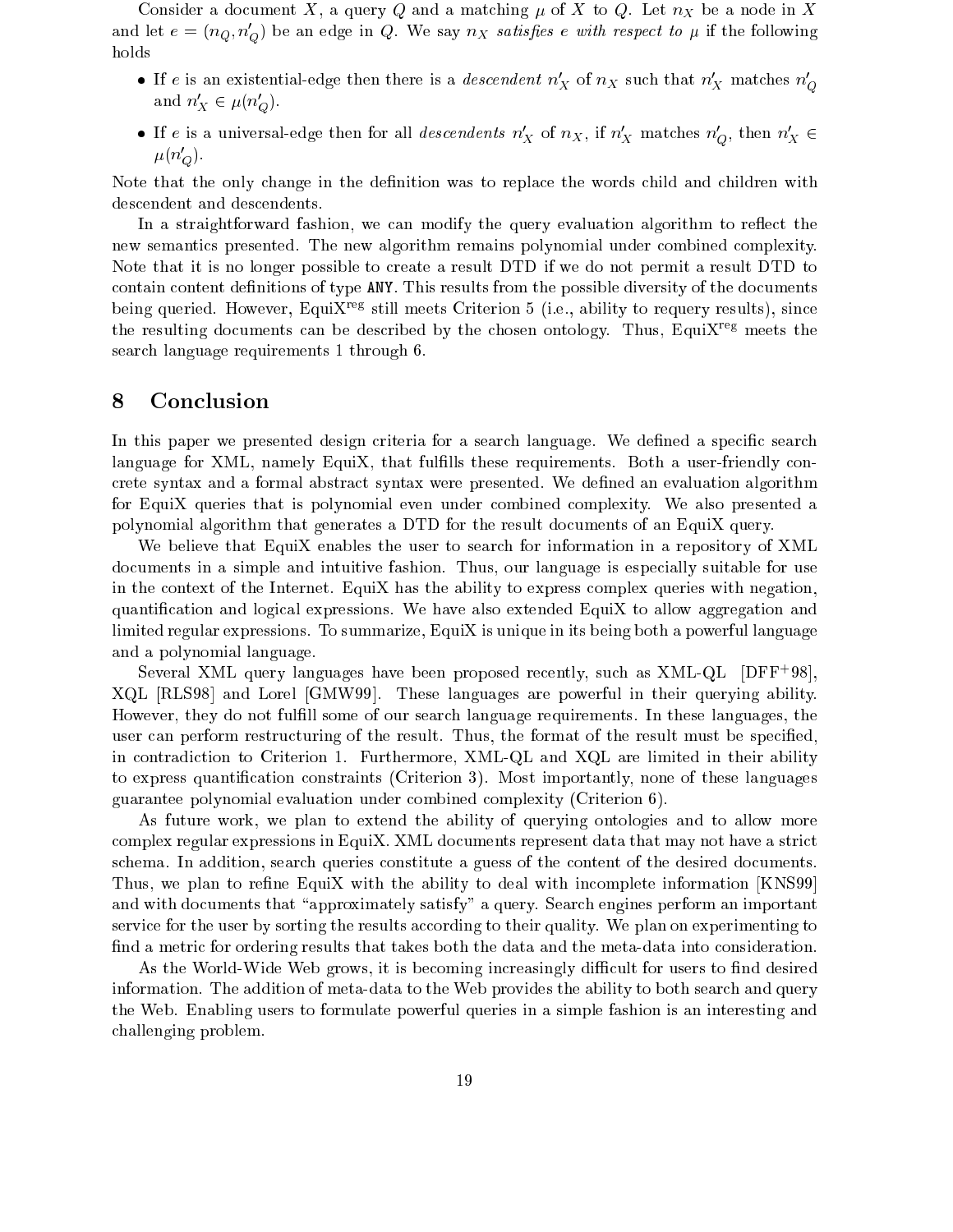## Referen
es

- $[AQM+97]$ S. Abiteboul, D. Quass, J. McHugh, J. Widom, and J.L. Wiener. The Lorel Query Language for Semistructured Data. International Journal on Digital Libraries,  $1(1):68-88, 1997.$
- [BHL99] T. Bray, D. Hollander, and A. Layman. Namespaces in XML, 1999. Available at http://www.w3.org/TR/1999/REC-xml-names-19990114.
- $[BLP+98]$ C. Baru, B. Ludäscher, Y. Papakonstantinou, P. Velikhov, and V. Vianu. Features and Requirements for an XML View Definition Language: Lessons from XML Information Mediation, 1998. Available at http://www.w3.org/TandS/QL/QL98/pp/xmas.html.
- [BPSM98] T. Bray, J. Paoli, and C. M. Sperberg-McQueen. Extensible Markup Language (XML) 1.0, 1998. Available at http://www.w3.org/TR/1998/REC-xml-19980210.
- [Bra98] N. Bradley. The XML companion. Addison-Wesley, 1998.
- [BYKK+99] Z. Bar-Yossef, Y. Kanza, Y. Kogan, W. Nutt, and Y. Sagiv. Querying Semantically Tagged Documents on the World-Wide Web. In *Proc. 4th International Workshop* on Next Generation Information Technologies and Systems, Zichron Yaakov (Israel), July 1999. Springer-Verlag.
- $[CKK+99]$ S. Cohen, Y. Kanza, Y. Kogan, W. Nutt, Y. Sagiv, and A. Serebrenik. EquiX— Eeasy Quering in XML Databases. In International Workshop on the Web and Databases (WebDB), 1999.
- $[CKK+00]$ S. Cohen, Y. Kanza, Y. Kogan, W. Nutt, Y. Sagiv, and A. Serebrenik. Combining the power of sear
hing and querying. In O. Etzion and P. S
heuermann, editors, 7th International Conferen
e on Cooperative Information Systems (CoopIS), volume 1901 of Lecture Notes in Computer Science, pages 54–65, Eilat (Israel), September 2000. Springer-Verlag.
- [CLR90] T. Cormen, C. Leiserson, and R. Rivest. *Introduction to Algorithms*. McGraw-Hill Book Company, 1990.
- [Con] The World-Wide Web Consortium. XML Schema. Available in three parts at http://www.w3.org/TR/xmls
hema-0/, http://www.w3.org/TR/xmls
hema-1/ and http://www.w3.org/TR/xmls
hema-2/.
- $[DFF+98]$ A. Deutsch, M. Fernandez, D. Florescu, A. Levy, and D. Suciu. XML-QL: A Query Language for XML, 1998. Available at http://www.w3.org/TR/1998/NOTE-xml-ql-19980819/.
- [GMW99] R. Goldman, J. McHugh, and J. Widom. From Semistructured Data to XML: Migrating the Lore Data Model and Query Language. In International Workshop on the Web and Databases (WebDB), 1999.
- [GW98] R. Goldman and J. Widom. Interactive Query and Search in Semistructured Databases. In *International Workshop on the Web and Databases*, Valencia, Spain, 1998.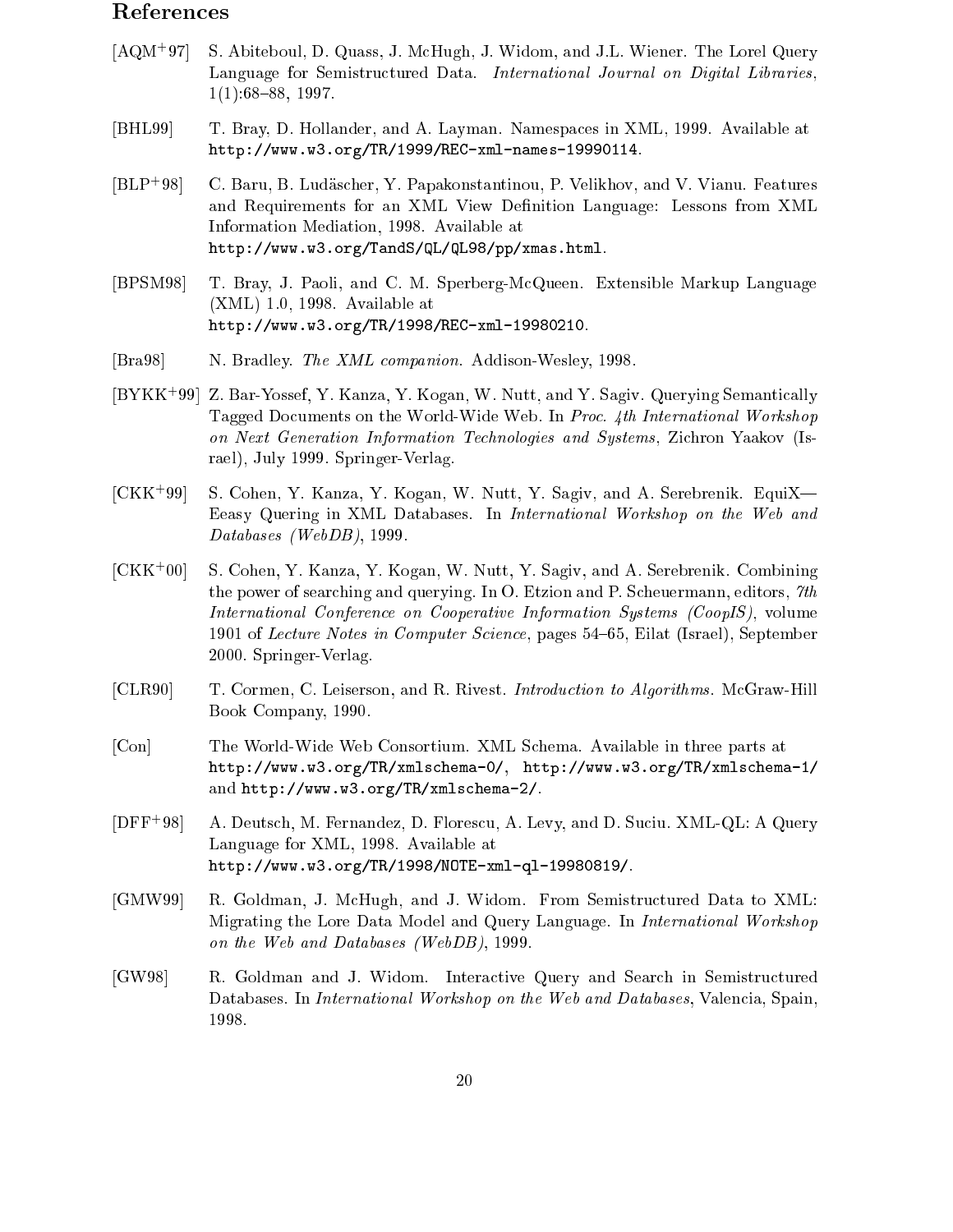- [KNS99] Y. Kanza, W. Nutt, and Y. Sagiv. Queries with Incomplete Answers over Semistructured Data. In Proc. 18th Symposium on Principles of Database Systems, pages 227-236, Philadelphia (Pennsylvania, USA), June 1999. ACM Press.
- [LPVV99] B. Ludäscher, Y. Papakonstantinou, P. Velikhov, and V. Vianu. View Definition and DTD inference for XML. In Post-ICDT Workshop on Query Processing for Semistru
tured Data and Non-Standard Data Formats, 1999.
- [PV99] Y. Papakonstantinou and P. Velikhov. Enchancing Semistructured Data Mediators with Document Type Definitions. In Proceedings of the 15th International Conference on Data Engineering. IEEE Computer Society Press, 1999.
- [RLS98] J. Robie, J. Lapp, and D. Schach. XML Query Language (XQL), 1998. Available at http://www.w3.org/TandS/QL/QL98/pp/xql.html.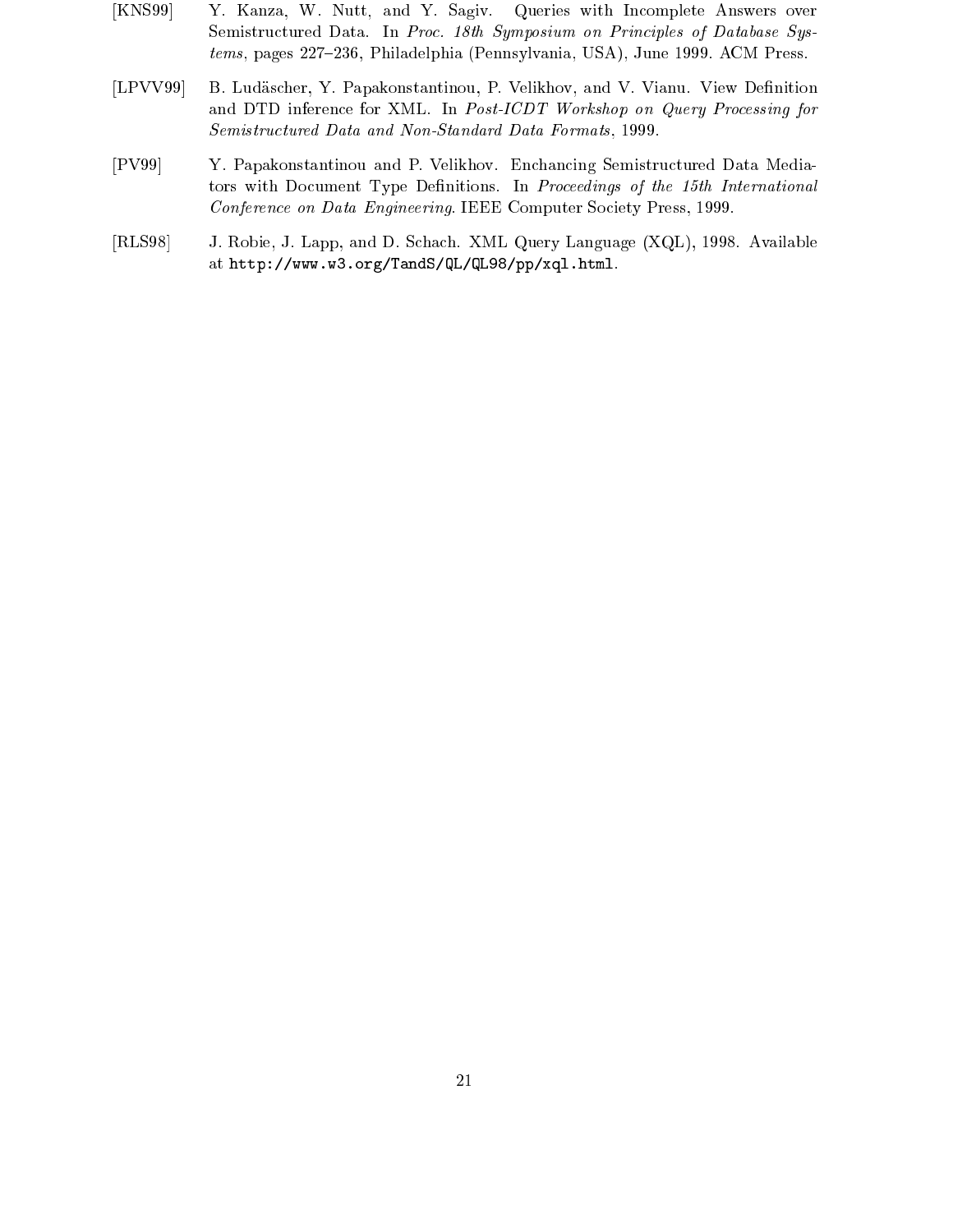## A Corre
tness of Query Evaluate

In this Section we prove the correctness of the algorithm Query\_Evaluate presented in Figure 7. We first prove some necessary lemmas.

**Lemma A.1** Let  $n_X$  be a node in a document X and let  $n_Q$  be a node in a query Q. If there exists a matching  $\mu$  of X to Q such that  $n_X \in \mu(n_Q)$  then  $path(n_X) = path(n_Q)$ .

 $P$ roof. Suppose that  $\{X \in P: \forall Q \}$ . We show by induction on the depth of  $\forall Q \in P$ path $(n_Q)$ . Suppose that the labeling function of Q is  $l_Q$  and that the labeling function of X is  $l_X$ .

Case 1: Suppose that  $n_Q$  is the root of Q. According to Condition 2 in Definition 4.1, it holds that  $l_Q(n_Q) = l_X(n_X)$ . According to Condition 1 in Definition 4.1,  $n_X$  is the root of X. Thus, learly the laim holds.

Case 2: Suppose that  $n_Q$  is of depth m. Once again, according to Condition 2 in Definition 4.1, it holds that  $l_Q(n_Q) = l_X(n_X)$ . In addition,  $p(n_X) \in \mu(p(n_Q))$  (see Condition 3 in Definition 4.1). Note that  $p(n_Q)$  is of depth  $m-1$ . Thus, by the induction hypothesis,  $path(p(n_X)) = path(p(n_Q))$ . Our claim follows.  $\Box$ 

We present an auxiliary definition. We define the *height* of a query node  $n_Q$ , denoted  $h(n_Q)$ , as  $\overline{\phantom{a}}$ 

$$
h(n_Q) = \begin{cases} 0 & \text{if } n_Q \text{ is a leaf node} \\ \max\{h(n_Q')|n_Q' \text{ is a child of } n_Q\} + 1 & \text{otherwise} \end{cases}
$$

We show that the algorithm implicitly defines a satisfying matching  $\mu_R$ . The nodes that are returned are those corresponding to output nodes in  $\mu_R$ , and their ancestors and descendents.

We define the function  $\mu_R : N_Q \to 2^{N_X}$  in the following way:

$$
n_X \in \mu_R(n_Q) \iff \text{match\_array}[n_Q, n_X] = \text{``true''}
$$

Note that we consider the values of match\_array at the end of the evaluation of Query\_Evaluate. We call  $\mu_R$  the *retrieval function* of Query\_Evaluate w.r.t. X and Q.

Lemma A.2 (Retrieval Function is a Satisfying Matching) Let X be a document, let  $Q$ be a query and let  $\mu_R$  be the retrieval function of Query\_Evaluate w.r.t. X and Q. Then  $\mu_R$  is a satisfying mat
hing of <sup>X</sup> to Q.

Proof. We show that R is <sup>a</sup> mat
hing, i.e., that R meets the onditions in Denition 4.1.

- Roots Match: The only node that has the same path as  $r_Q$  is  $r_X$ . Thus, the only time that the fun
tion Mat
hes is alled for the root of the query is with the root of the document. Thus, the value of  $\mu_R(r_Q)$  must either be either  $\{r_X\}$  or  $\emptyset$ . However, it is easy to see that if  $\mu_R(r_Q) = \emptyset$  then Query-Evaluate returns  $\emptyset$ . Thus, it must hold that  $\mu_R(r_Q) = \{r_X\}.$
- Node Matching: If  $n_X \in \mu_R(n_Q)$  then Matches was called with  $n_Q$  and  $n_X$ . Thus  $n_X$ and  $n_Q$  have the same path, and hence,  $n_X$  matches  $n_Q$ .
- Connectivity: If match\_array $[p(n_Q), p(n_X)]$  does not hold, then match\_array $[n_Q, n_X]$  is assigned the value "false". Therefore, clearly the connectivity requirement of a matching holds.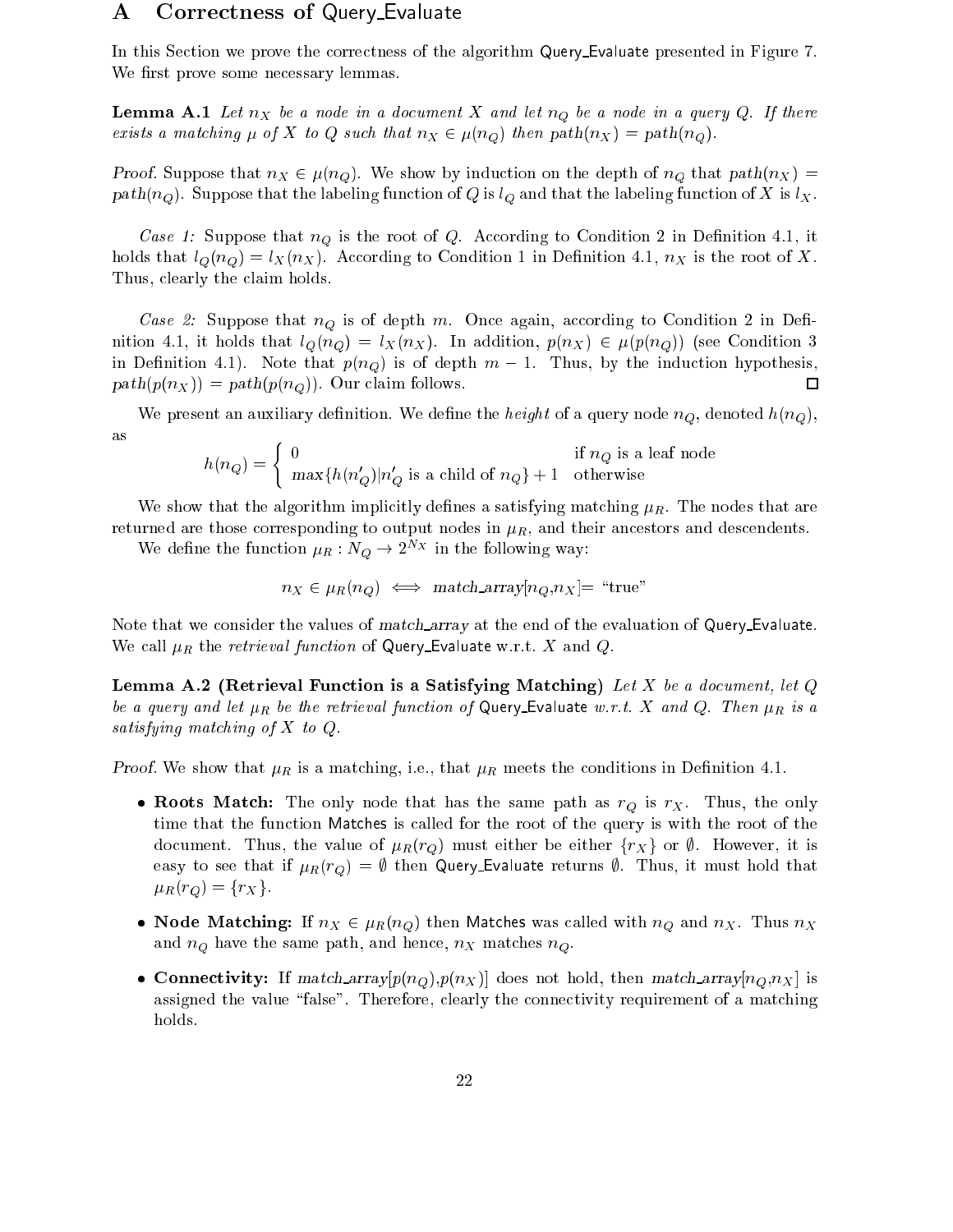We now show that  $\mu_R$  is a satisfying matching (see Definition 4.2). Suppose that  $n_X \in$  $\mu_R(n_Q)$  for a document node  $n_X$  and a query node  $n_Q$ . Note that this implies that Matches returned the value "true" when applied to  $n_Q$  and  $n_X$ . We prove by induction on the height of  $n_Q$  that the appropriate condition holds. We consider three cases.

- Suppose that  $h(n_Q) = 0$ . Then  $n_Q$  is a leaf and  $c(n_Q)(t(n_X))$  must hold as required.
- Suppose that  $h(n_Q) > 0$  and that  $n_Q$  is an or-node. The procedure Matches returned the value "true" when applied to  $n_Q$  and  $n_X$ . Therefore, one of the following must hold:
	- 1. The condition  $c(n_Q)(t(n_X)) = \top$  holds.
	- 2. At the time of application of Matches to  $n_Q$  and  $n_X$ , there was a child  $m_Q$  of  $n_Q$ and a child  $m_X$  of  $n_X$  such that match\_array $[m_Q, m_X]$  had the value "true". Note that it follows that  $m_X$  matches  $m_Q$ . The value of match array  $[m_Q, m_X]$  will not be changed to "false" during the evaluation of Query Evaluate since match array  $n_Q, n_X$ is "true". Thus,  $m_X \in \mu_R(m_Q)$ .

In either case Condition 2a from Definition 4.2 holds as required.

Suppose that  $h(n_Q) > 0$  and that  $n_Q$  is an and-node. We omit the proof as it is similar to the previous ase.

Thus,  $\mu_R$  is a satisfying matching as required.

 $\Box$ 

We say that a matching  $\mu$  contains a matching  $\mu$  if  $\mu(n_Q) \supseteq \mu(n_Q)$  for all query nodes  $n_Q$ . We will show that the retrieval function contains all other satisfying matchings.

**Lemma A.3 (Retrieval Function Containment)** Let X be a document, let Q be a query and let  $\mu_R$  be the retrieval function of Query\_Evaluate w.r.t. X and Q. Suppose that  $\mu$  is a satisfying matching of X to Q. Then  $\mu_R$  contains  $\mu$ .

Proof. Suppose that is <sup>a</sup> satisfying mat
hing. We show by indu
tion on the height of nQ that  $\mu(n_Q) \subseteq \mu_R(n_Q)$ . We first consider the values assigned to match array during the first pass (the bottom-up pass) of the algorithm.

- Suppose that  $h(n_Q) = 0$ . Suppose that  $n_X \in \mu_R(n_Q)$ . Then, according to Lemma A.1  $path(n_X) = path(n_O)$ . Thus, Matches will be called on  $n_X$  and  $n_O$ . The condition  $c(n_Q)(t(n_X))$  holds. Thus, match\_array $[n_Q, n_X]$  will be assigned the value "true".
- Suppose that  $h(n_Q) > 0$  and  $n_Q$  is an or-node. Suppose that  $n_X \in \mu_R(n_Q)$ . Once again, according to Lemma A.1  $path(n_X) = path(n_Q)$ . Thus, Matches will be called on  $n_X$  and  $n_Q$ . It also follows that one of the following must hold:
	- 1. The value of  $c(n_Q)(t(n_X))$  is "true". Thus, Matches returns true.
	- 2. There is a child  $m_Q$  of  $n_Q$  and a child  $m_X$  of  $n_X$  such that  $m_X$  matches  $m_Q$  and  $m_X \in \mu(m_Q)$ . Note that  $h(m_Q) < h(n_Q)$ . Thus, by the induction hypothesis, the value of match\_array $[m_Q, m_X]$  after the first pass of the algorithm is "true". Thus Matches returns true when called on  $n_Q$  and  $n_X$ .
- Suppose that  $h(n_Q) > 0$  and  $n_Q$  is an and-node. We omit the proof as it is similar to the previous ase.

It is easy to see that it follows from the connectivity of  $\mu$  that if  $n_X \in \mu(n_Q)$  then the value of material material corresponds to the corresponding to the corresponding in R as required in R as required in R

We can now prove the theorem required.